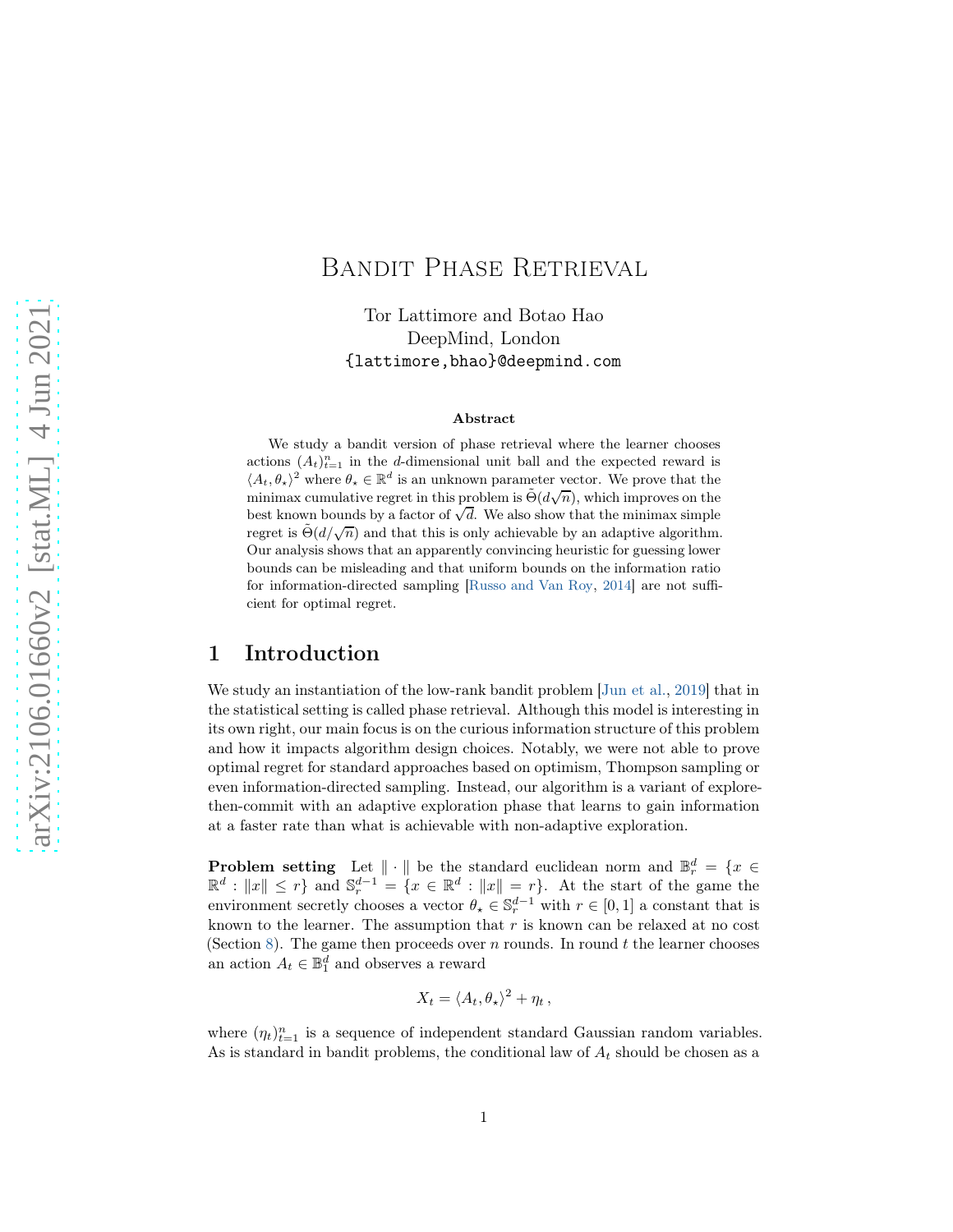(measurable) function of the previous actions  $(A_s)_{s=1}^{t-1}$  and rewards  $(X_s)_{s=1}^{t-1}$ . The performance of a policy  $\pi$  is measured in terms of the expected regret,

$$
\mathfrak{R}_n(\pi,\theta_\star) = \max_{a \in \mathbb{B}_1^d} \mathbb{E}\left[\sum_{t=1}^n (\langle a,\theta_\star\rangle^2 - \langle A_t,\theta_\star\rangle^2)\right] = r^2 - \mathbb{E}\left[\sum_{t=1}^n \langle A_t,\theta_\star\rangle^2\right].
$$

The minimax regret is  $\mathfrak{R}_n^* = \sup_{r \in [0,1]} \inf_{\pi} \sup_{\theta_* \in \mathbb{S}_r^{d-1}} \mathfrak{R}_n(\pi, \theta_*)$ , where the infimum is over all policies.

We also study the pure exploration setting, where at the end of the game the learner uses the observed data  $(A_t)_{t=1}^n$  and  $(X_t)_{t=1}^n$  to make a prediction  $\widehat{A}_\star \in \mathbb{B}^d_1$ of the optimal action. The simple regret of policy  $\pi$  is

$$
\mathfrak{r}_n(\pi,\theta_\star) = \max_{a \in \mathbb{B}_1^d} \mathbb{E}\left[ \langle a,\theta_\star \rangle^2 - \langle \widehat{A}_\star,\theta_\star \rangle^2 \right] = r^2 - \mathbb{E}\left[ \langle \widehat{A}_\star,\theta_\star \rangle^2 \right].
$$

As expected, the minimax simple regret is  $\mathfrak{r}_n^* = \sup_{r \in [0,1]} \inf_{\pi} \sup_{\theta_* \in \mathbb{S}_r^{d-1}} \mathfrak{r}_n(\pi, \theta_*)$ .

Contributions Our main contribution is nearly matching upper and lower bounds on  $\mathfrak{R}_n^*$ . For the simple regret we provide a near-optimal upper bound and a lower bound showing that non-adaptive policies must be at least a factor of  $\Omega(\sqrt{d})$  suboptimal. In all of the following, const is a universal non-negative constant that may vary from one expression to the next.

<span id="page-1-0"></span>**Theorem 1.**  $\mathfrak{R}_n^* \leq \text{const } d\sqrt{n \log(n) \log(d)}$ .

<span id="page-1-2"></span>**Theorem 2.**  $\mathfrak{R}_n^{\star} \geq \text{const } d\sqrt{n}$  whenever d is larger than a suitable universal constant and n is sufficiently large.

<span id="page-1-1"></span>**Theorem 3.**  $\mathfrak{r}_n^* \leq \text{const } d \sqrt{\log(n) \log(d)/n}$ .

<span id="page-1-3"></span>**Theorem 4.** Assume that  $n \geq d \geq 8$ . Then there exists an  $r \in [0,1]$  such that for all policies  $\pi$  with  $(A_t)_{t=1}^n$  independent of  $(X_t)_{t=1}^n$ ,  $\sup_{\theta_* \in \mathbb{S}_r^{d-1}} \mathfrak{r}_n(\pi, \theta_*) \geq$ const  $\sqrt{d^3/n}$ .

We also show that worst-case bounds on the information ratio for informationdirected sampling are not sufficient to achieve optimal regret. Our results suggest that the conjectured lower bounds for low-rank bandits [\[Jun et al.,](#page-13-0) [2019](#page-13-0), [Lu et al.,](#page-14-1) [2021\]](#page-14-1) are not true and that existing upper bounds are loose. The same phenomenon may explain the gap between upper and lower bounds for bandit principle component analysis [\[Kotłowski and Neu](#page-13-1), [2019](#page-13-1)], as we discuss in Section [8.](#page-11-0)

**Notation** The first *n* integers are  $[n] = \{1, 2, ..., n\}$  and the standard basis vectors in  $\mathbb{R}^d$  are  $e_1, \ldots, e_d$ . The span of a collection of vectors is denoted by span $(v_1, \ldots, v_m)$  and the orthogonal complement of a linear subspace  $V \subset \mathbb{R}^d$  is  $V^{\perp} = \{x \in \mathbb{R}^d : \langle x, y \rangle = 0 \text{ for all } y \in V\}.$  The mutual information between random elements X and Y on the same probability space is  $I(X; Y)$  and the relative entropy between probability measures  $P$  and  $Q$  on the same measurable space is  $KL(P, Q)$ . The dimension of a set  $\Theta \subset \mathbb{R}^d$  is defined as the dimension of the affine hull of Θ.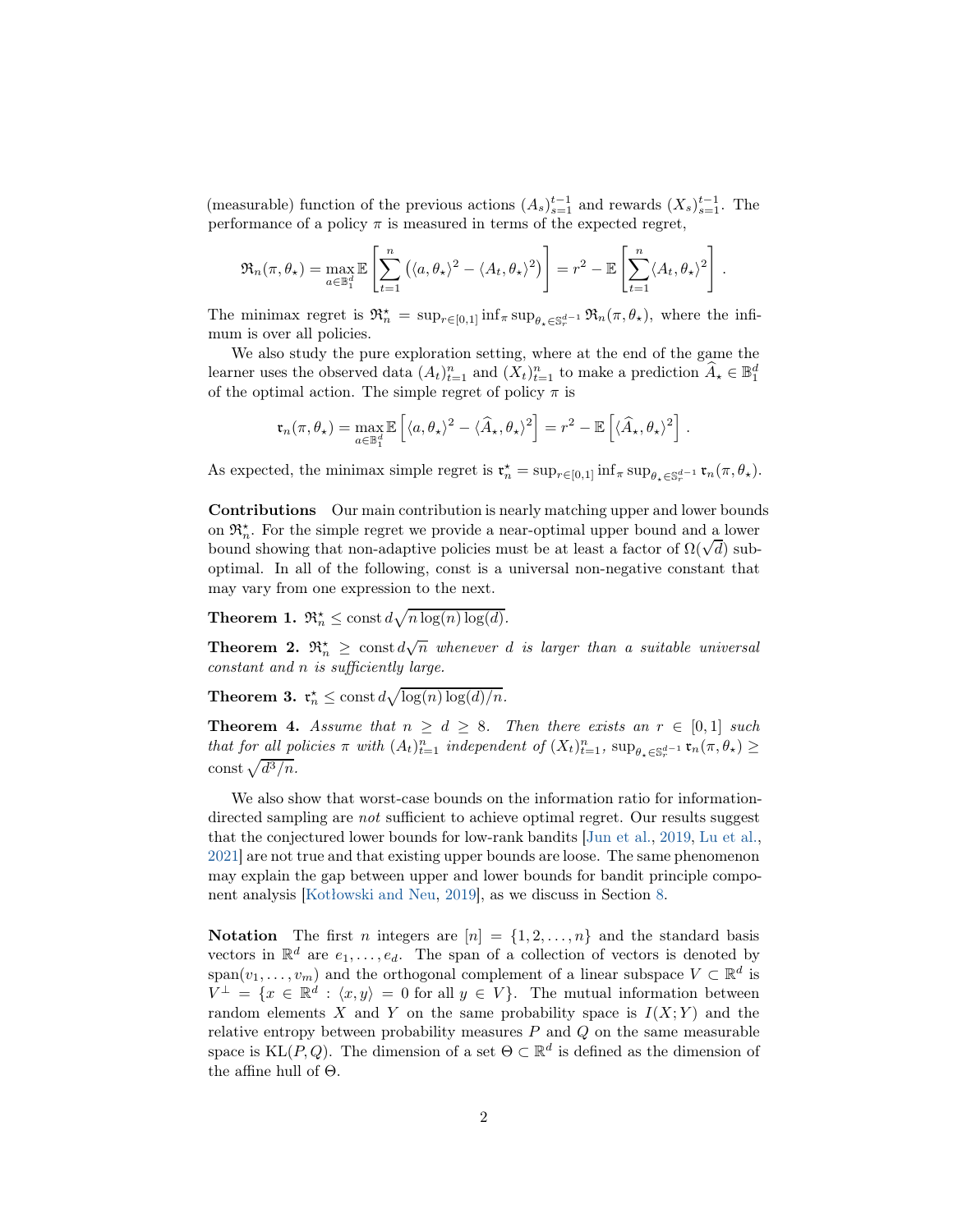### 2 Related work

Phase retrieval Phase retrieval is a classical problem in signal processing and statistics [\[Candès et al.](#page-12-0), [2015b](#page-12-0)[,a](#page-12-1), [Cai et al.,](#page-12-2) [2016,](#page-12-2) [Chen and Candès,](#page-13-2) [2017,](#page-13-2) [Chen et al.,](#page-13-3) [2019,](#page-13-3) [Sun et al.,](#page-14-2) [2018](#page-14-2)]. These works are focused on learning  $\theta_{\star}$  where the covariates  $(A_t)_{t=1}^n$  are uncontrolled, either random or fixed design.

Linear bandits Our problem can be written as a stochastic linear bandit by noticing that  $\langle A_t, \theta_\star \rangle^2 = \langle A_t A_t^\top, \theta_\star \theta_\star^\top \rangle$ , where the inner product between matrices on the right-hand side should be interpreted coordinate-wise and the action set is  ${aa<sup>T</sup> : a \in \mathbb{B}_1^d}$ . There is an enormous literature on stochastic linear bandits [\[Auer,](#page-12-3) [2002,](#page-12-3) [Dani et al.](#page-13-4), [2008,](#page-13-4) [Rusmevichientong and Tsitsiklis](#page-14-3), [2010,](#page-14-3) [Chu et al.,](#page-13-5) [2011,](#page-13-5) [Abbasi-Yadkori et al.](#page-12-4), [2011](#page-12-4)]. This reduction immediately yields an upper bound on the minimax regret of  $O(d^2\sqrt{n}\log(n))$ .

Low-rank bandits Low-rank bandits are a kind of linear bandit where the environment is determined by an unknown matrix and the actions of the learner are also matrices. Let  $\mathcal{E} \subset \mathbb{R}^{d_1 \times d_2}$  and  $\mathcal{A} \subset \mathbb{R}^{d_1 \times d_2}$ . A low-rank bandit problem over  $\mathcal E$  and with actions A is characterised by a matrix  $\Theta_{\star} \in \mathcal E$ . The learner plays actions  $A_t \in \mathcal{A}$  and the reward is  $X_t = \langle A_t, \Theta_\star \rangle + \eta_t$ , where  $\eta_t$  is noise and the inner product between matrices is interpreted coordinate-wise. So far this is nothing more than a complicated way of defining a linear bandit. The name comes from the fact that in general elements of  $\mathcal E$  are assumed to be low-rank. The precise nature of the problem is determined by assumptions on  $\mathcal E$  and the action set A. Our setup is recovered by assuming that  $\mathcal{E} = \{xx^\top : x \in \mathbb{S}_r^{d-1}\}\$  and  $\mathcal{A} = \{xx^\top : x \in \mathbb{B}_1^d\}.$ 

[Jun et al.](#page-13-0) [\[2019\]](#page-13-0) assume that  $\mathcal E$  consists of rank p matrices and  $\mathcal A = \{xy^\top : x \in$  $\mathcal{X}, y \in \mathcal{Y}$  for some reasonably bounded sets  $\mathcal{X} \subset \mathbb{R}^{d_1}$  and  $\mathcal{Y} \subset \mathbb{R}^{d_2}$ . They prove that the regret is bounded by  $\tilde{O}((d_1+d_2)^{3/2}\sqrt{pn})$ . These results cannot be applied directly to the phase retrieval bandit because of the product assumption on the action set. [Lu et al.](#page-14-1) [\[2021\]](#page-14-1) retain the assumption that  $\mathcal E$  consists of rank-p matrices, but relax the product form of the action set (while also allowing for generalised linear models). Relying only on mild boundedness assumptions, they show that the regret can be bounded by  $\tilde{O}((d_1 + d_2)^{3/2}\sqrt{pn})$ . For the bandit phase retrieval problem,  $d_1 = d_2 = d$  and  $p = 1$ , so this algorithm yields an upper bound on the regret for bandit phase retrieval of  $\tilde{O}(d^{3/2}\sqrt{n})$ . Both [Jun et al.](#page-13-0) [\[2019\]](#page-13-0) and [Lu et al.](#page-14-1) [\[2021\]](#page-14-1) conjecture that their upper bounds are optimal. Our results show that this is not true for this sub-problem, despite the fact that the heuristic argument used by these authors holds in this case, as we explain in Section [3.](#page-3-0) We summarize these comparisons in Table [1.](#page-3-1)

Some authors use a model where the noise is in the parameter rather than additive, which means the reward is  $\langle A_t, \Theta_t \rangle$  with  $(\Theta_t)_{t=1}^n$  an independent and identically distributed sequence of low-rank matrices (with unknown distribution). For example, [Katariya et al.](#page-13-6) [\[2017b](#page-13-6)[,a\]](#page-13-7) and [Trinh et al.](#page-14-4) [\[2020\]](#page-14-4) assume that  $\Theta_t$  is rank-1 almost surely and  $A = \{e_i e_j^{\top} : 1 \leq i, j \leq d\}$ , which means the learner is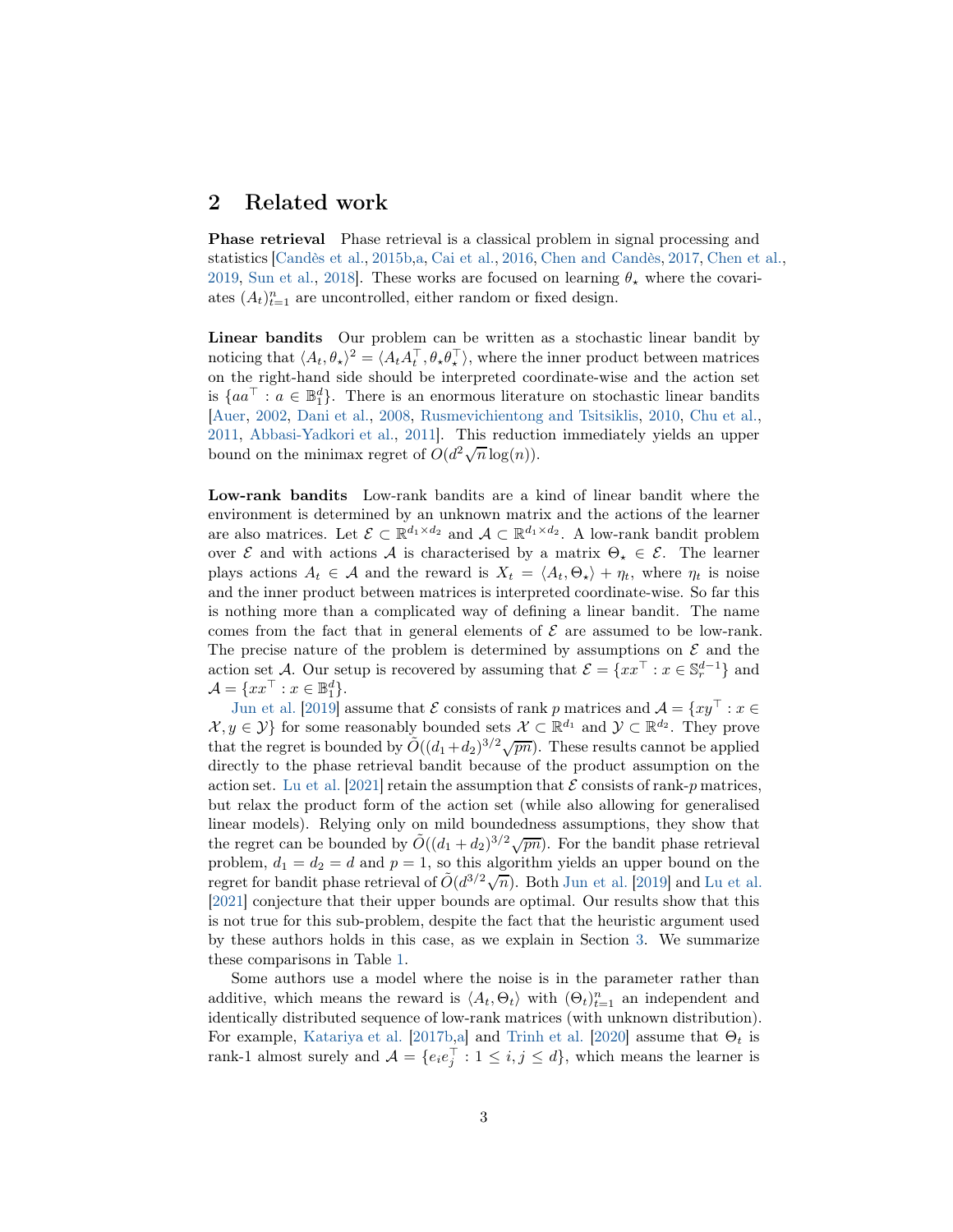<span id="page-3-1"></span>**Table 1:** For the low-rank bandits column,  $p$  is the rank. We ignore logarithmic factors and universal constant. Note, the  $d\vec{p}\sqrt{n}$  lower bound derived by [Lu et al.](#page-14-1) [\[2021\]](#page-14-1) does not apply to bandit phase retrieval because it makes use of the richer structure of the more general model.

| Upper bounds                        | Bandit phase retrieval | Low-rank bandits      | Pure exploration           |
|-------------------------------------|------------------------|-----------------------|----------------------------|
| Abbasi-Yadkori et al. [2011]        | $O(d^2\sqrt{n})$       | $O(d^2\sqrt{n})$      | N/A                        |
| Jun et al. [2019], Lu et al. [2021] | $O(d^{3/2}\sqrt{n})$   | $O(d^{3/2}\sqrt{pn})$ | N/A                        |
| This work                           | $O(d\sqrt{n})$         | N/A                   | $O(d/\sqrt{n})$            |
| Lower bounds                        |                        |                       |                            |
| Lu et al. [2021]                    | N/A                    | $\Omega(dp\sqrt{n})$  | N/A                        |
| This work                           | $\Omega(d\sqrt{n})$    | $\Omega(d\sqrt{n})$   | $\Omega(d/\sqrt{n})$       |
| This work (non-adaptive learning)   | N/A                    | N/A                   | $\Omega(d^{3/2}/\sqrt{n})$ |

trying to identify the largest entry in a matrix.

Adversarial setting A similar problem has been studied in the adversarial framework by [Kotłowski and Neu](#page-13-1) [\[2019\]](#page-13-1). They assume that  $(\theta_t)_{t=1}^n$  is a sequence of vectors chosen in secret by an adversary at the start of the game and the learner observes  $\langle A_t, \theta_t \rangle^2$ . They design an algorithm for which the regret is at most  $\tilde{O}(d\sqrt{n})$ , while the best lower bound is  $\Omega(\sqrt{dn})$ .

# <span id="page-3-0"></span>3 Information-theoretic heuristics and informationdirected sampling

[Jun et al.](#page-13-0) [\[2019,](#page-13-0) §5] argue by comparing the signal to noise ratios between linear and low-rank bandits that the minimax regret for problems like bandit phase retrieval should be lower bounded by  $\Omega(d^{1.5}\sqrt{n})$ . We make this argument a little more formal and explain why it does not yield the right answer in this instance. Suppose that  $\theta_{\star}$  is sampled uniformly from  $\mathbb{S}^{d-1}_{r}$  and the learner takes an action  $A \in \mathbb{B}_1^d$  and observes  $X = \langle A, \theta_\star \rangle^2 + \eta$  with  $\eta \sim N(0, 1)$ . What is the information gained by the learner? A symmetry argument shows that all actions on the unit sphere have the same information gain, so let's just fix some  $A \in \mathbb{S}_1^{d-1}$ . A Taylor series expansion yields the approximation

<span id="page-3-2"></span>
$$
I(\theta_{\star}; Y) = \mathbb{E}[\mathrm{KL}(\mathbb{P}_{X|\theta_{\star}}, \mathbb{P}_{X})] \approx \frac{1}{2} \mathbb{E}\left[ (\mathbb{E}[X|\theta_{\star}] - \mathbb{E}[X])^{2} \right]
$$

$$
= \frac{r^{4}}{2} \left( \frac{3}{d^{2} + 2d} - \frac{1}{d^{2}} \right) \leq \frac{r^{4}}{d^{2}}.
$$
 (1)

Note that  $\frac{d}{2} \log(n)$  bits are needed to code  $\theta_{\star}$  to reasonable accuracy. So if we presume that the rate of information learned *stays the same* throughout the learning process, then over *n* rounds the learner can only obtain  $O(nr^4/d^2)$  bits by Eq. [\(1\)](#page-3-2). By setting  $r^2 = d^{3/2}\sqrt{\log(n)/n}$  one could be led to believe that the learner cannot identify the optimal direction and the regret would be  $\Omega(nr^2) = \Omega(d^{3/2}\sqrt{n \log(n)})$ .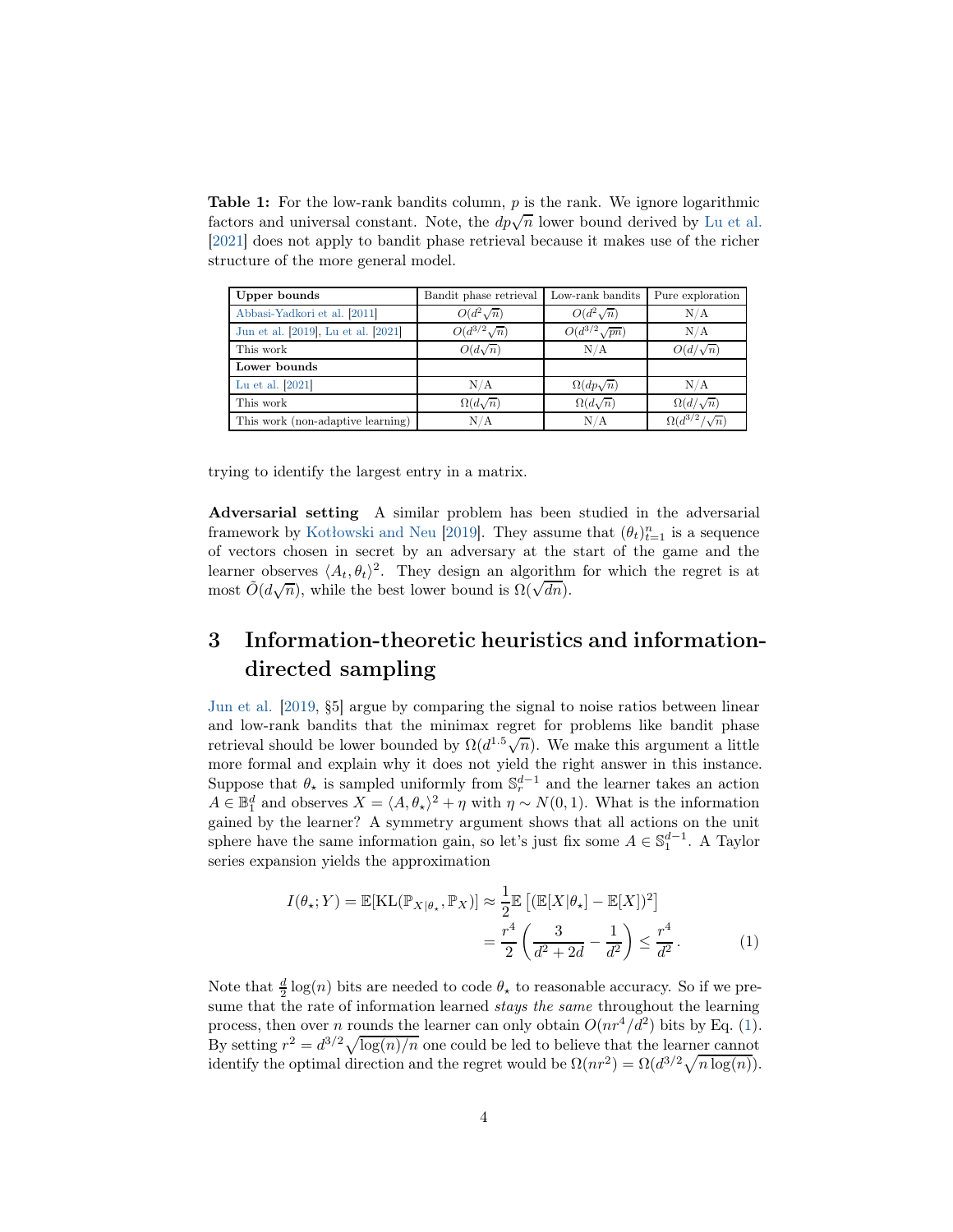The main point is that the rate of information accumulated by a careful learner increases over time.

Information-directed sampling Our upper bound and the observation above has an important implication. Suppose as above that  $\theta_{\star}$  is sampled uniformly from  $\mathbb{S}_r^{d-1}$  and let A be a possibly randomised action. Since the learner cannot know the realisation of  $\theta_{\star}$  initially, her expected regret for any action  $a \in \mathbb{B}_1^d$ is  $\Delta(a) = r^2 - \mathbb{E}[\langle a, \theta_\star \rangle^2] = r^2(1 - \|a\|^2/d) \ge r^2(1 - 1/d)$ . On the other hand, as outlined above, the information gain about  $\theta_{\star}$  is about  $r^4/d^2$ . Together these results show that the information ratio is bounded by

$$
\Psi \triangleq \frac{\mathbb{E}[\Delta(A)]^2}{I(\theta_\star;X,A)} = \Theta(d^2) \,.
$$

Since the entropy of a suitable approximation of the optimal action is about  $\frac{d}{2}$  log(n), an application of the information theoretic analysis by [Russo and Van Roy](#page-14-0) [\[2014\]](#page-14-0) suggests that the Bayesian regret can be bounded by  $O(d^{3/2}\sqrt{n \log(n)})$ , which is suboptimal. This time the problem is that we have used the worst-case bound on the information ratio, without taking into account the possibility that the information ratio might decrease over time. We should mention here that a decreasing information ratio was exploited by [Devraj et al.](#page-13-8) [\[2021](#page-13-8)] in a recent analysis of Thompson sampling for finite-armed bandits, but there the gain was less dramatic (a logarithm of the number of arms) and no changes to the algorithm were required.

### 4 Algorithm for bandit phase retrieval

We start by showing that Theorem [1](#page-1-0) holds if the learner is given an action that is constant-factor optimal. In the next section we explain how such an action can be identified with low regret. Our algorithm uses the explore-then-commit design principle, which is usually only sufficient for  $O(n^{2/3})$  regret. The reason we are able to obtain  $O(n^{1/2})$  regret is because of the curvature of the action set, a property that was exploited in a similar way in online learning by [Huang et al.](#page-13-9) [\[2017\]](#page-13-9) and in partial monitoring by [Kirschner et al.](#page-13-10) [\[2020\]](#page-13-10).

<span id="page-4-0"></span>**Theorem 5.** Suppose the learner is given an action  $\widehat{A}_w \in \mathbb{B}_1^d$  such that  $\langle \widehat{A}_w, \theta_{\star} \rangle^2 \geq$  $\alpha r^2$  for some universal constant  $\alpha \in (0,1]$ . Then there exists a policy  $\pi$  for which the regret is at most  $\Re_n(\pi, \theta_\star) \leq \text{const} \cdot d \sqrt{n \log(n)}$ .

*Proof.* By choosing the sign of  $\theta_{\star}$ , assume without loss of generality that  $\langle \hat{A}_w, \theta_{\star} \rangle \ge$  $r\sqrt{\alpha}$ . Let

$$
m = \left\lceil 4d\sqrt{n\log(n)}/r^2 \right\rceil \qquad \text{and} \qquad \lambda = \min\left(\frac{1}{2}, \frac{\sqrt{\alpha}}{4}\right).
$$

If  $m \ge n$ , then the regret of any policy is upper bounded  $nr^2 \le \text{const } d\sqrt{n \log(n)}$ , so for the rest of the proof we assume that  $m < n$ . For the first m rounds the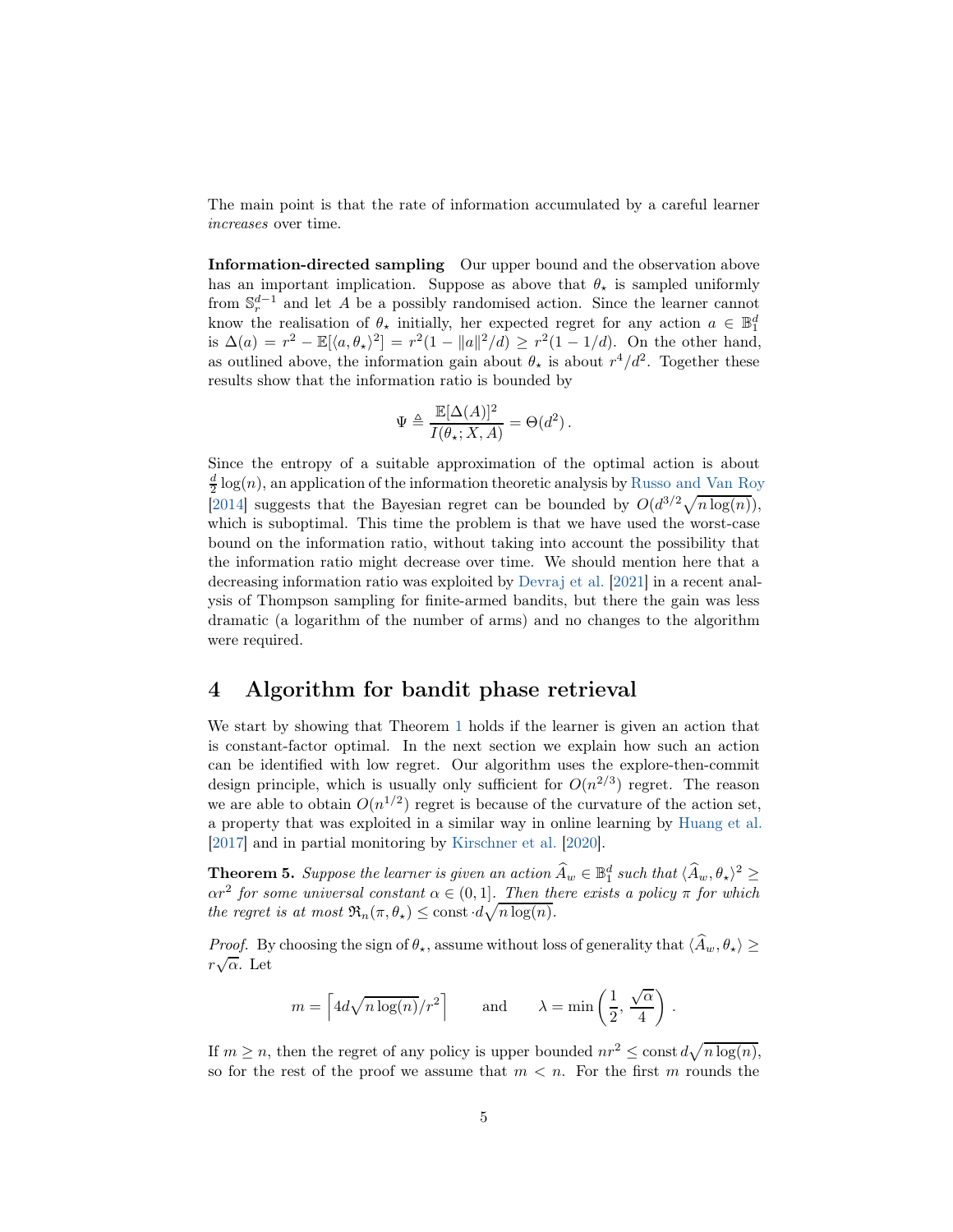policy cycles over the 2d actions  $\{(1 - \lambda)A_w \pm \lambda e_k : k \in [d]\}.$  The constrained least squares estimator of  $\theta_{\star}$  based on the data collected over m rounds is

$$
\hat{\theta} = \arg\min \{ \mathcal{L}(\theta) : \theta \in \mathbb{B}_r^d \text{ and } \langle \hat{A}_w, \theta \rangle \ge r\sqrt{\alpha} \},\tag{2}
$$

where  $\mathcal{L}(\theta) = \frac{1}{2} \sum_{t=1}^{m} (X_t - \langle A_t, \theta \rangle^2)^2$ . For the remaining  $n - m$  rounds the algorithm plays  $A_t = \hat{A} = \hat{\theta} / ||\hat{\theta}||$ . Then,

$$
\beta \triangleq 9 + d \log(98m) \tag{3}
$$

$$
\geq \mathbb{E}\left[\sum_{t=1}^{m} \langle A_t, \hat{\theta} - \theta_\star \rangle^2 \langle A_t, \hat{\theta} + \theta_\star \rangle^2\right]
$$
 (by Corollary 11)

<span id="page-5-0"></span>
$$
\geq \frac{\alpha \|\theta_{\star}\|^2}{4} \mathbb{E}\left[\sum_{t=1}^m \langle A_t, \hat{\theta} - \theta_{\star} \rangle^2\right]
$$
(4)

<span id="page-5-1"></span>
$$
\geq \frac{\alpha \lambda^2 \|\theta_{\star}\|^2}{2} \left(\frac{m}{2d} - 1\right) \mathbb{E}\left[\|\hat{\theta} - \theta_{\star}\|^2\right].
$$
 (5)

where in Eq. [\(4\)](#page-5-0) we used that for some  $k \in [d]$ ,

$$
\langle A_t, \hat{\theta} + \theta_\star \rangle = \langle (1 - \lambda) \hat{A}_w \pm \lambda e_k, \hat{\theta} + \theta_\star \rangle \ge (1 - \lambda) \langle \hat{A}_w, \hat{\theta} + \theta_\star \rangle - \lambda ||\hat{\theta} + \theta_\star||
$$
  
 
$$
\ge 2(1 - \lambda)\sqrt{\alpha}r - 2\lambda r \ge \frac{\sqrt{\alpha}}{2} ||\theta_\star||. \qquad \text{(by definition of } \lambda\text{)}
$$

Eq. [\(5\)](#page-5-1) follows because for any  $k \in [d]$ ,

$$
\sum_{\sigma \in \pm 1} \langle (1 - \lambda) \hat{A}_w + \sigma \lambda e_k, \hat{\theta} - \theta_\star \rangle^2 = 2(1 - \lambda)^2 \langle \hat{A}_w, \hat{\theta} - \theta_\star \rangle^2 + 2\lambda^2 \langle e_k, \hat{\theta} - \theta_\star \rangle^2
$$
  

$$
\geq 2\lambda^2 \langle e_k, \hat{\theta} - \theta_\star \rangle^2,
$$

which implies that

$$
\sum_{t=1}^m \langle A_t, \hat{\theta} - \theta_\star \rangle^2 \ge \left[ \frac{m}{2d} \right] \sum_{k=1}^d \left( 2\lambda^2 \langle e_k, \hat{\theta} - \theta_\star \rangle^2 \right) \ge 2\lambda^2 \left( \frac{m}{2d} - 1 \right) \| \hat{\theta} - \theta_\star \|^2.
$$

Rearranging Eq. [\(5\)](#page-5-1) and using the definition of  $\beta$  shows that

$$
\mathbb{E}\left[\|\hat{\theta}-\theta\|^2\right] \leq \frac{2\beta}{\alpha\lambda^2\|\theta_\star\|^2}\frac{1}{\frac{m}{2d}-1} \leq \mathrm{const}\,\frac{d^2\log(m)}{m\|\theta_\star\|^2}.
$$

Letting  $a_\star = \theta_\star / ||\theta_\star||$  be the optimal action, the regret is bounded by

$$
\mathfrak{R}_{n}(\pi,\theta_{\star}) \leq m \|\theta_{\star}\|^{2} + n \mathbb{E} \left[ \langle a_{\star}, \theta_{\star} \rangle^{2} - \langle \widehat{A}, \theta_{\star} \rangle^{2} \right]
$$
\n
$$
= m \|\theta_{\star}\|^{2} + n \mathbb{E} \left[ \langle a_{\star} - \widehat{A}, \theta_{\star} \rangle \langle a_{\star} + \widehat{A}, \theta_{\star} \rangle \right]
$$
\n
$$
\leq m \|\theta_{\star}\|^{2} + 2n \mathbb{E} \left[ \langle a_{\star} - \widehat{A}, \theta_{\star} \rangle \middle| \|\theta_{\star}\|\right]
$$
\n
$$
\leq m \|\theta_{\star}\|^{2} + 4n \mathbb{E} \left[ \|\theta_{\star} - \widehat{\theta}\|^{2} \right] \qquad \text{(by Lemma 7)}
$$
\n
$$
\leq m \|\theta_{\star}\|^{2} + \text{const} \frac{n d^{2} \log(m)}{m \|\theta_{\star}\|^{2}} \leq \text{const} \, d \sqrt{n \log(n)} \, .
$$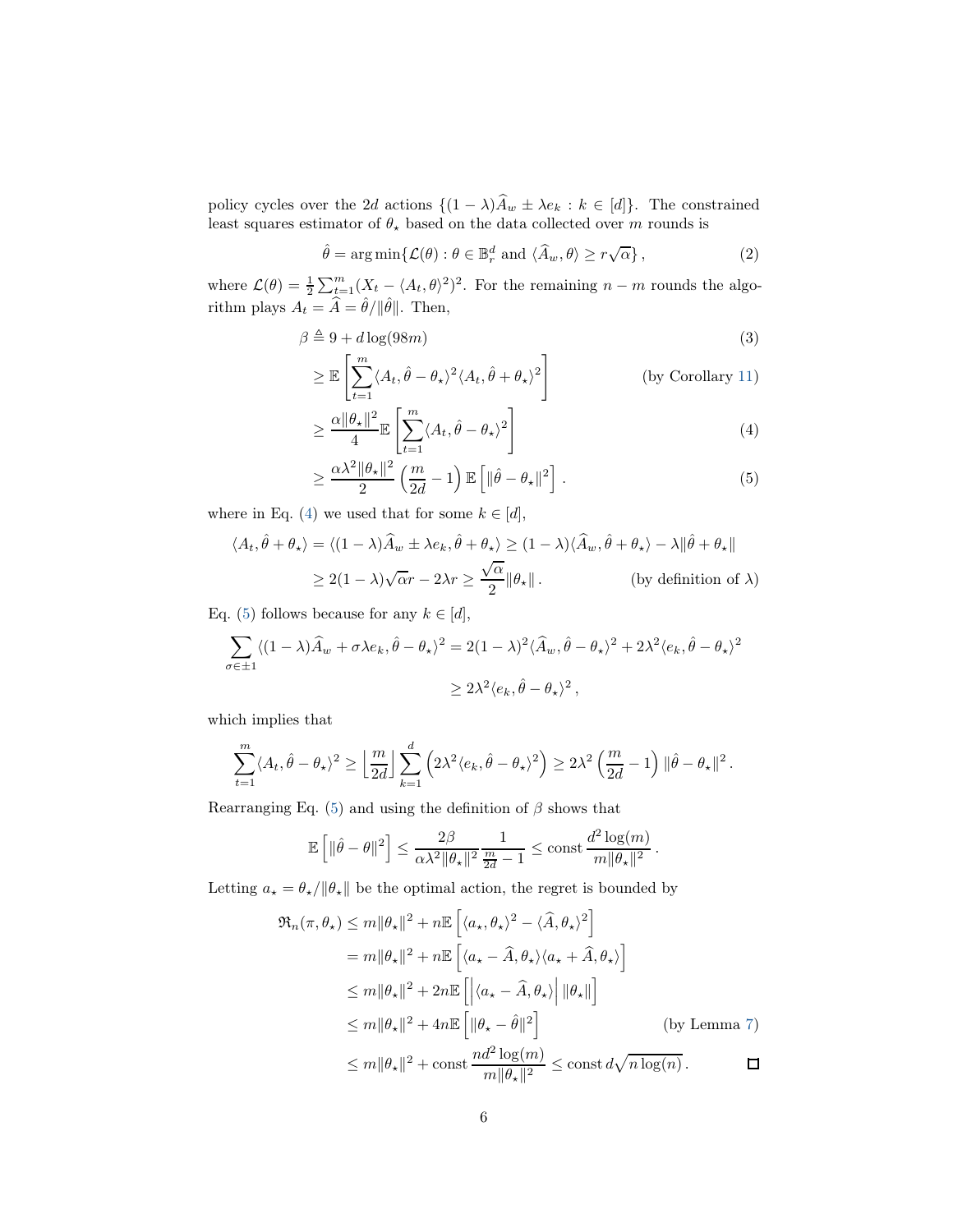#### 5 Finding a constant-factor optimal action

To establish Theorem [1](#page-1-0) we show there exists an algorithm that interacts with the bandit for a random number of rounds and outputs an action  $A_w$  that with high probability satisfies  $\langle \hat{A}_w, \theta_\star \rangle^2 \geq r^2/64$ . Furthermore, the procedure suffers small regret in expectation.

<span id="page-6-5"></span>**Theorem 6.** Let  $T$  be the random number of rounds that Algorithm [1](#page-6-0) interacts with the bandit, which cannot be more than n, and let  $\widehat{A}_w \in \mathbb{S}_1^{d-1}$  be its output. Then,

- 1.  $\mathbb{E}[T] \leq \text{const} \frac{d^2}{r^4}$  $rac{d^2}{r^4} \log(n) \log(d)$ .
- 2. With probability at least  $1 1/n$ , either  $T = n$  or  $\langle \hat{A}_w, \theta_\star \rangle^2 \ge \frac{r^2}{64}$ .

<span id="page-6-0"></span>What is interesting about Algorithm [1](#page-6-0) is that it uses what it has learned in early iterations to increase the statistical efficiency of its estimation.

<span id="page-6-4"></span><span id="page-6-3"></span><span id="page-6-2"></span>1  $\tau = r/\sqrt{d}$  and  $m = \left\lceil \frac{8}{\tau^4} \log(2n^2) \right\rceil$ 2 do 3 sample v uniformly from  $\mathbb{S}_1^{d-1}$ 4 play  $A_t = v$  for m rounds and compute average reward  $\bar{X}$ 5 loop until  $\bar{X} \geq \tau^2$ 6  $\mathcal{E} = \{ v \sqrt{\bar{X}} \}$ 7 for  $k=2$  to  $d$ 8  $\beta = 9(\log(98) + 4 \log(n))$  and  $m =$  $\int 64d^2\beta$  $kr^4$ 1 and  $u =$  $\sum_{w \in \mathcal{E}} w$  $\|\sum_{w\in\mathcal{E}} w\|$ 9 do 10 sample v uniformly from span $(\mathcal{E})^{\perp} \cap \mathbb{S}_1^{d-1}$ 11 play  $A_t \in \{(u+v)/\sqrt{2}, (u-v)/\sqrt{2}, u\}$  for 3m rounds 12 find least squares estimator  $\hat{\theta}$  constrained to  $\mathbb{B}^d_1$ 13 loop until  $\langle v, \hat{\theta} \rangle^2 \geq \tau^2$ 14  $\mathcal{E} = \mathcal{E} \cup \{\langle v, \hat{\theta} \rangle v\}$ <br>15 loop until  $\sum_{w \in \mathcal{E}}$ 15 loop until  $\sum_{w \in \mathcal{E}} \|w\|^2 \geq r^2/16$ 16 return  $\widehat{A}_w = \frac{\sum_{w \in \mathcal{E}} w}{\|\sum_{w \in \mathcal{E}} w\|}$  $\|\sum_{w\in\mathcal{E}} w\|$ 

<span id="page-6-1"></span>Algorithm 1: The procedure operates in  $d$  iterations. The first iteration is implemented in Lines 1–5 and the remaining  $d-1$  iterations in Lines 7–15.

*Proof.* Note that the vectors u and v computed in each iteration are orthogonal, which means that  $||(u + v)/\sqrt{2}|| = ||(u - v)/\sqrt{2}|| = ||v|| = 1$ . Hence the actions of the algorithm are always in  $\mathbb{B}_1^d$ . The main argument of the proof is based on an induction to show that with high probability when the execution of the algorithm ends, there exists an  $s \in \{\pm 1\}$  such that for all  $w \in \mathcal{E}$ ,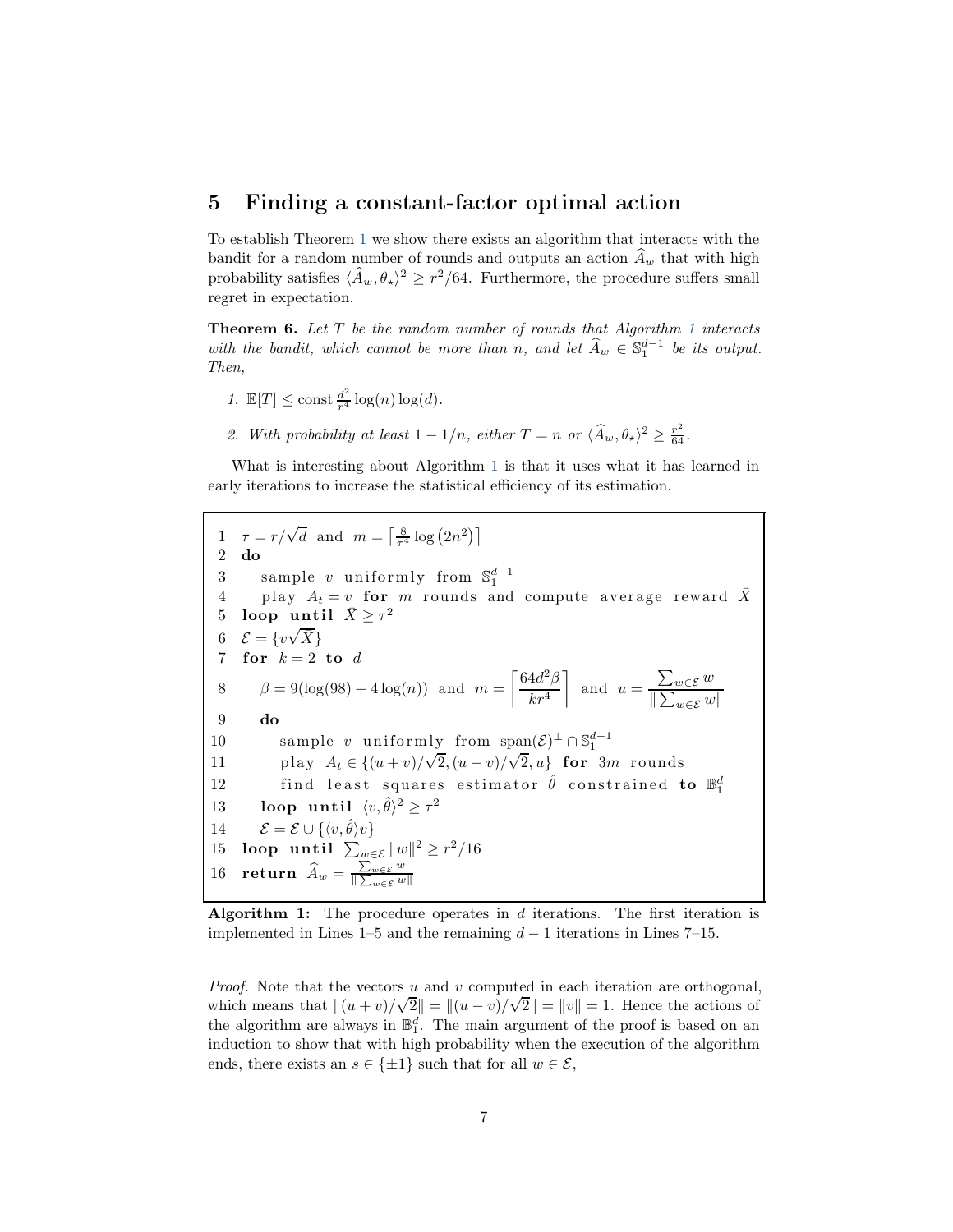- (a)  $w \in \mathcal{E}, ||w||^2 \geq \tau^2$ ; and
- (b)  $s \langle w, \theta_{\star} \rangle \in [\frac{1}{2} ||w||^2, 2 ||w||^2].$

We proceed in five steps. First, we prove that if the above holds and the algorithm halts before *n* rounds are over, then the vector returned is a suitable approximation of  $\theta_{\star}/\|\theta_{\star}\|$ . Second, we upper bound the probability of certain bad events. In the third and fourth steps we prove the base case and induction step for (a) and (b). In the last step we bound the expected running time.

Step 1: Correctness Suppose that (a) and (b) above hold and the algorithm halts at the end of iteration  $k$ . Then,

$$
\langle \widehat{A}_w, \theta_\star \rangle^2 = \left\langle \frac{\sum_{w \in \mathcal{E}} w}{\|\sum_{w \in \mathcal{E}} w\|}, \, \theta_\star \right\rangle^2 \ge \frac{1}{4} \sum_{w \in \mathcal{E}} \|w\|^2 \ge \frac{r^2}{64}.
$$

where the first inequality follows from orthogonality of  $w \in \mathcal{E}$  and (b) above. The second inequality follows from the stopping condition in Line [15](#page-6-1) of Algorithm [1,](#page-6-0) (a) above and the definition of  $\tau$ . Part (2) of the theorem follows by showing that (a) and (b) above hold with probability at least  $1 - 1/n$ .

Step 2: Failure events The algorithm computes some kind of estimator at the end of each do/loop. Since the algorithm cannot play more than n actions, the number of estimators computed is naively upper bounded by n. A union bound over all estimates and the concentration bounds in Lemma [8](#page-14-6) and Corollary [11](#page-16-0) show that with probability at least  $1 - 1/n$  the following both hold:

• For all v sampled in the first iteration and corresponding average rewards  $\bar{X}$ ,

<span id="page-7-1"></span><span id="page-7-0"></span>
$$
\left|\bar{X} - \langle v, \theta_{\star} \rangle^{2}\right| \leq \sqrt{\frac{2\log(2n^{2})}{m}} = \frac{\tau^{2}}{2},\tag{6}
$$

where  $m$  is defined in Line [1](#page-6-2) of Algorithm [1.](#page-6-0)

• Let  $\mathcal{D} = (A_s)_s$  be the actions played in the inner loop of some iteration  $k \geq 2$ and  $\hat{\theta}$  be the corresponding least-squares estimator. Then,

$$
\sum_{a \in \mathcal{D}} \langle a, \hat{\theta} - \theta_{\star} \rangle^2 \langle a, \hat{\theta} + \theta_{\star} \rangle^2 \le 9(\log(98) + 4\log(n)) \triangleq \beta.
$$
 (7)

We assume both of the above hold in all relevant iterations for the remainder.

Step 3: Base case The next step is to show that (a) and (b) hold with high probability after the first iteration. Consider the operation of the algorithm in the inner loop. After sampling  $v \in \mathbb{S}_1^{d-1}$ , the algorithm plays v for m rounds and computes the average reward. Let v be the last sampled action before the iteration halts and  $w = v\sqrt{\overline{X}}$ . By the stopping condition in Line [5,](#page-6-3)  $||w||^2 = \overline{X} \geq \tau^2$ .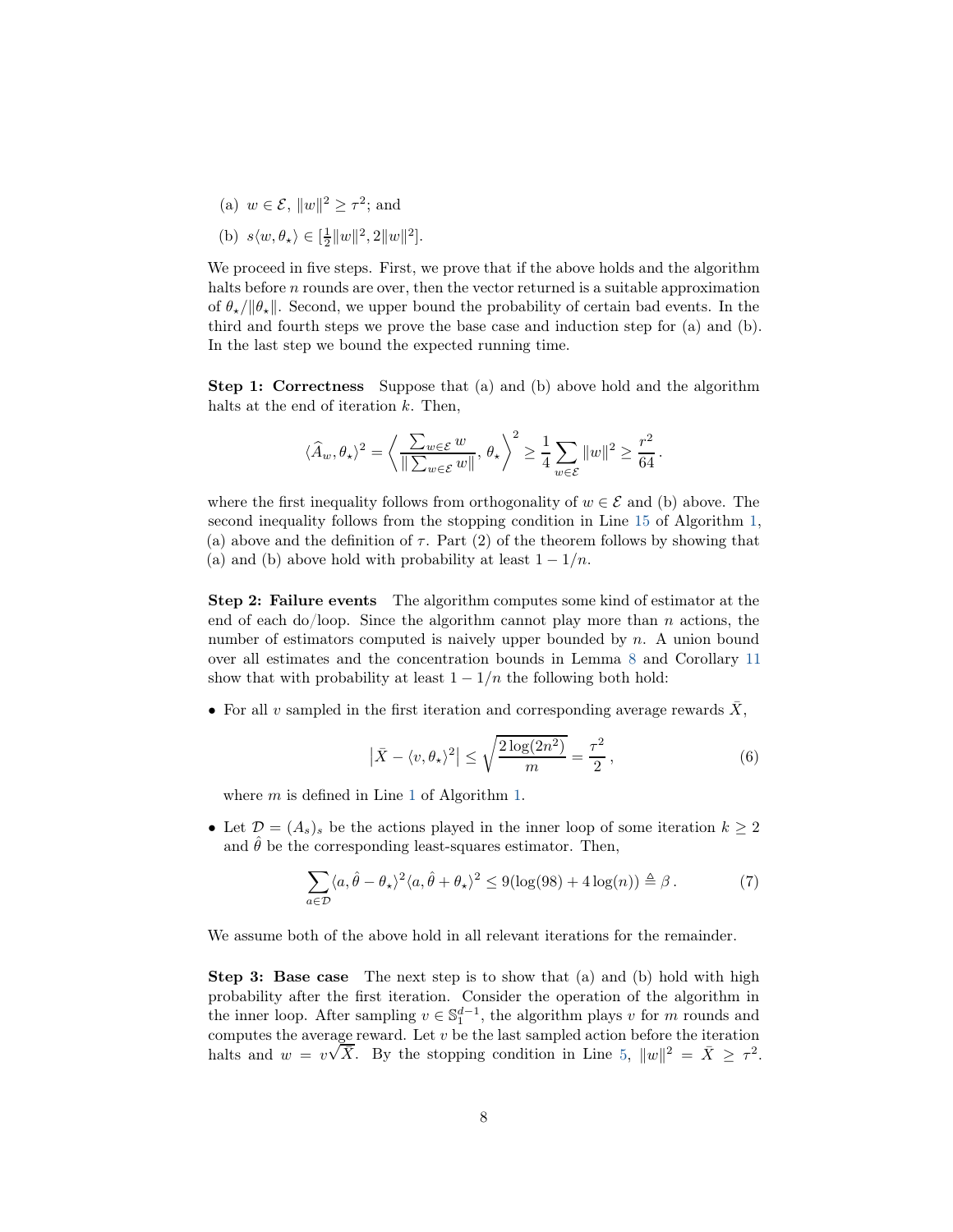Without loss of generality, we choose the sign of  $\theta_{\star}$  so that  $\langle v, \theta_{\star} \rangle \geq 0$ . Then by Eq.  $(6)$ ,

$$
\langle w,\theta_\star\rangle=\sqrt{\bar{X}}\langle v,\theta_\star\rangle\in\left[\frac{1}{2}\|w\|^2,2\|w\|^2\right]\,.
$$

This establishes the base case.

**Step 4: Inductive step** Assume that (a) and (b) above hold for  $\mathcal{E}$  at the end of iteration k. Let u be the value computed in Line [8](#page-6-4) of Algorithm [1.](#page-6-0) Then,

$$
\langle u, \theta_{\star}\rangle = \frac{\sum_{w\in \mathcal{E}}\langle w, \theta_{\star}\rangle}{\sqrt{\sum_{w\in \mathcal{E}}\|w\|^2}} \geq \frac{1}{2}\sqrt{\sum_{w\in \mathcal{E}}\|w\|^2} \geq \frac{\tau\sqrt{k}}{2}\,.
$$

Let  $\mathcal{A} = \{(u+v)/\sqrt{2}, (u-v)/\sqrt{2}, v\}$ , which is the set of actions played in the inner loop of iteration  $k+1$  after sampling v for the last time. Let  $\hat{\theta}$  be the corresponding least-squares estimate. We consider two cases. First, if  $\langle u, \hat{\theta} + \theta_{\star} \rangle \geq 2|\langle v, \hat{\theta} + \theta_{\star} \rangle|$ , then by Eq.  $(7)$ ,

$$
\frac{\beta}{m} \geq \sum_{a \in \mathcal{A}} \langle a, \theta_{\star} - \hat{\theta} \rangle^2 \langle a, \theta_{\star} + \hat{\theta} \rangle^2
$$
  
\n
$$
\geq \frac{1}{16} \langle u + v, \theta_{\star} - \hat{\theta} \rangle^2 \langle u, \theta_{\star} \rangle^2 + \frac{1}{16} \langle u - v, \theta_{\star} - \hat{\theta} \rangle^2 \langle u, \theta_{\star} \rangle^2
$$
  
\n
$$
\geq \frac{1}{8} \langle v, \theta_{\star} - \hat{\theta} \rangle^2 \langle u, \theta_{\star} \rangle^2 \geq \frac{kr^2}{16d} \langle v, \theta_{\star} - \hat{\theta} \rangle^2.
$$

Rearranging shows that

<span id="page-8-0"></span>
$$
\langle v, \theta_{\star} - \hat{\theta} \rangle^2 \le \frac{16d\beta}{mkr^2} \le \frac{\tau^2}{4} \,. \tag{8}
$$

For the second case,  $\langle u, \hat{\theta} + \theta_{\star} \rangle \leq 2|\langle v, \hat{\theta} + \theta_{\star} \rangle|$ . Then,

$$
\frac{\beta}{m}\geq \sum_{a\in\mathcal{A}}\langle a,\theta_\star-\hat{\theta}\rangle^2\langle a,\theta_\star+\hat{\theta}\rangle^2\geq \frac{1}{4}\langle v,\hat{\theta}-\hat{\theta}\rangle^2\langle u,\hat{\theta}+\theta_\star\rangle\geq \frac{kr^2}{8d}\langle v,\theta_\star-\hat{\theta}\rangle^2\,.
$$

And again, Eq. [\(8\)](#page-8-0) holds. Summarising,  $\langle v, \hat{\theta} \rangle$  is an estimator of  $\langle v, \theta_{\star} \rangle$  up to accuracy  $\tau/2$ . By the definition of the algorithm, the iteration only ends if  $|\langle v, \hat{\theta} \rangle| \geq \tau$ . Therefore, with  $w = \langle v, \hat{\theta} \rangle v$ , we have  $||w||^2 = \langle v, \hat{\theta} \rangle^2 \geq \tau^2$ . Furthermore,  $\langle w, \theta_{\star} \rangle = \langle v, \hat{\theta} \rangle \langle v, \theta_{\star} \rangle \in [\|w\|^2/2, 2\|w\|^2]$ . Therefore if (a) and (b) hold for  $\mathcal E$  computed after iteration k, they also hold for  $\mathcal E$  computed after iteration  $k+1$ .

Step 5: Running time The length of an iteration is determined by the corresponding value of  $m$  and the number of samples of  $v$ . The former is an iterationdependent constant, while the latter depends principally on how many samples are needed before  $|\langle v, \theta_{\star} \rangle|$  is suitably large. The law of  $\nu$  is the uniform distribution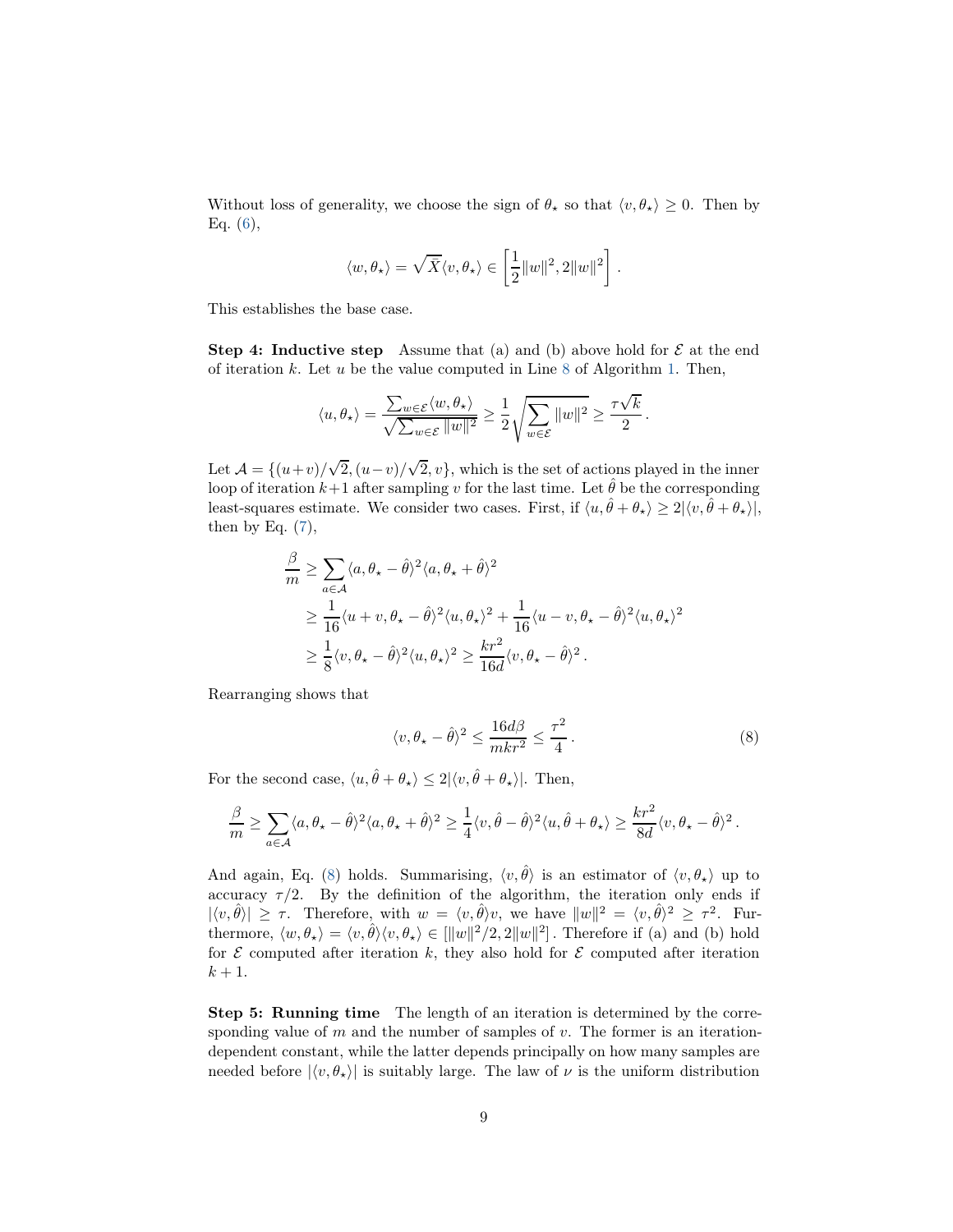on  $\mathbb{S}_1^{d-1} \cap \text{span}(\mathcal{E})^{\perp}$ , which is the uniform distribution on a sphere of dimension d-1-|E| embedded in  $\mathbb{R}^d$ . The squared norm of the projection of  $\theta_\star$  onto  $\text{span}(\mathcal{E})^{\perp}$ is

$$
\|\theta_\star\|^2 - \sum_{w\in\mathcal{E}} \frac{\langle \theta_\star, w\rangle^2}{\|w\|^2} \ge r^2 - 4 \sum_{w\in\mathcal{E}} \|w\|^2 \ge \frac{r^2}{2} \,,
$$

where we used (a) of the induction and the stopping condition in Line [15.](#page-6-1) Therefore, when v is sampled uniformly from  $\mathbb{S}_1^{d-1} \cap \text{span}(\mathcal{E})^{\perp}$ , by Lemma [9,](#page-14-7)

$$
\mathbb{P}\left(\langle v,\theta_\star\rangle^2\geq 3\tau^2/2\right)=\mathbb{P}\left(\langle v,\theta_\star\rangle^2\geq \frac{3r^2}{2d}\right)\geq \mathrm{const}>0\,,
$$

Furthermore, by the concentration analysis in the previous step, an iteration will end once a v has been sampled for which  $\langle v, \theta_{\star} \rangle^2 \geq 3\tau^2/2$ . Hence, the expected number of times the algorithm samples  $v$  per iteration is constant and a simple calculation using the definition of  $m$  in Lines [1](#page-6-2) and [8](#page-6-4) shows that the expected number of rounds used by the algorithm is at most

$$
\mathbb{E}[T] \le \text{const} \frac{d^2}{r^4} \log(n) \log(d) . \qquad \qquad \Box
$$

### 6 Proof of Theorem [1](#page-1-0) and Theorem [3](#page-1-1)

Proof of Theorem [1.](#page-1-0) Run Algorithm [1](#page-6-0) and if it halts, feed the returned action to the input of the explore-then-commit algorithm analysed in Theorem [5.](#page-4-0) Al-gorithm [1](#page-6-0) fails to return suitable action with probability at most  $1/n$ , so the contribution of this event to the regret is negligible. By Theorem [6,](#page-6-5) the regret incurred by Algorithm [1](#page-6-0) is bounded by

$$
\mathbb{E}\left[\sum_{t=1}^{T} (r^2 - \langle A_t, \theta_\star \rangle^2)\right] \leq r^2 \mathbb{E}[T]
$$
  

$$
\leq \min\left(nr^2, \text{const}\frac{d^2}{r^4}\log(d)\log(n)\right)
$$
  

$$
\leq \text{const}\,d\sqrt{n\log(d)\log(n)}.
$$

Combining this with the regret bound established in Theorem [5](#page-4-0) yields the result. □

Proof of Theorem [3.](#page-1-1) We use a standard reduction [\[Lattimore and Szepesvári,](#page-13-11) [2020,](#page-13-11) Chapter 33. Let  $\pi$  be the policy used in the proof of Theorem [1](#page-1-0) with  $\widehat{A}_\star$  sampled uniformly from  $(A_t)_{t=1}^n$ . By Theorem [1,](#page-1-0)

$$
\mathfrak{r}_n(\pi,\theta_\star) = \frac{1}{n} \left( nr^2 - \mathbb{E}\left[ \sum_{t=1}^n \langle A_t, \theta_\star \rangle^2 \right] \right) = \frac{\mathfrak{R}_n(\pi, \theta_\star)}{n} \le \text{const } d \sqrt{\frac{\log(n) \log(d)}{n}}.
$$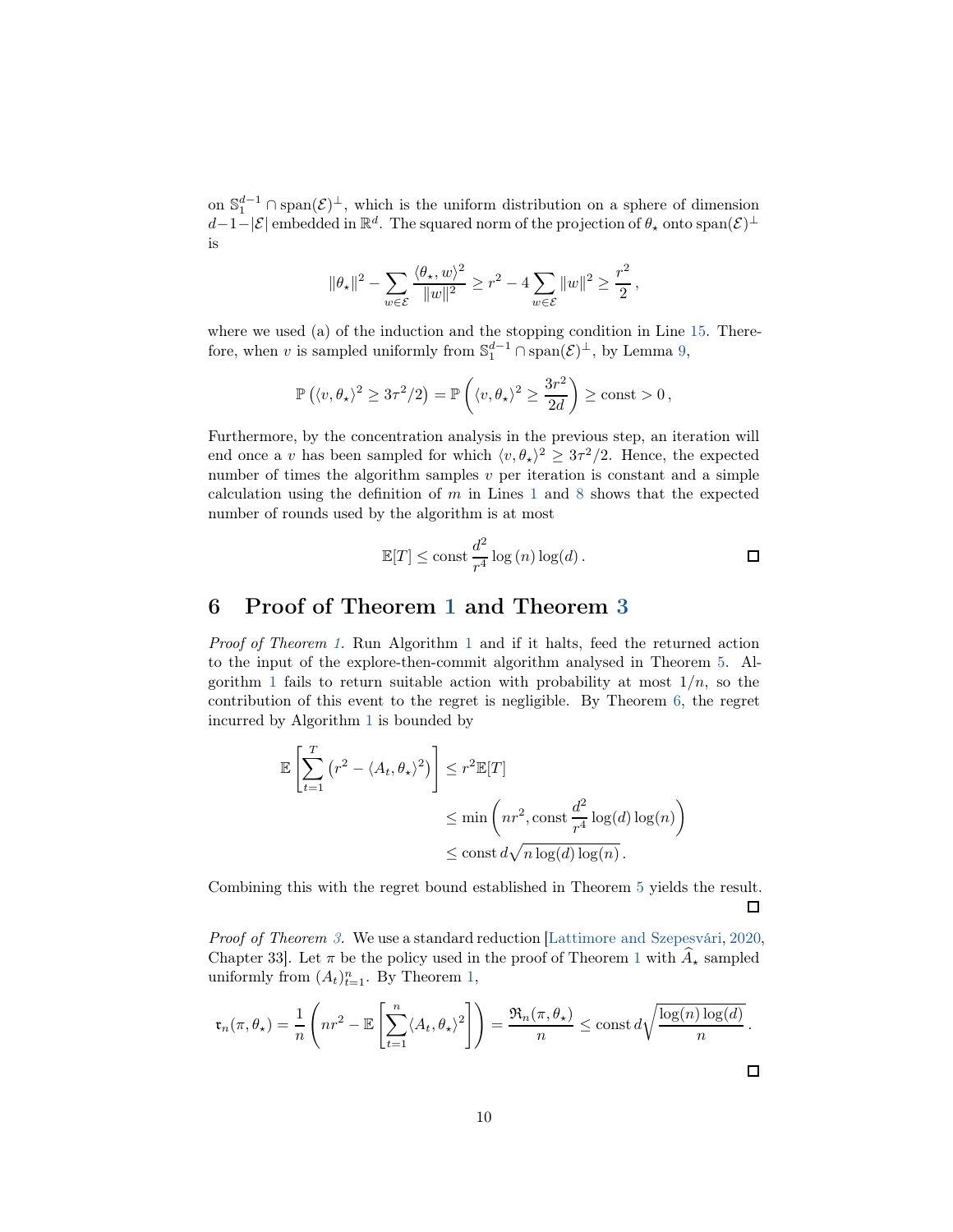### 7 Lower bounds

The proof of Theorem [2](#page-1-2) is based on a direct analysis of the Bayesian regret via a change of measure argument. Compared to the usual arguments based on Pinsker's inequality, the idea used here does not rely on any boundedness assumptions. What is important to show is that when  $\theta_{\star}$  is sampled uniformly from  $\mathbb{S}^{d-1}_{r}$ , then for suitably small r the learner cannot learn much about  $\theta_{\star}$ . The proof of Theorem [4](#page-1-3) makes use of Fano's inequality and can be found in Appendix [C.](#page-17-0) The technique used in the proof below also yields a lower bound that matches the upper bound in Theorem [3](#page-1-1) up to logarithmic factors.

Proof of Theorem [2.](#page-1-2) Let r be a positive constant to be tuned subsequently and σ be the uniform (Haar) measure on  $\mathbb{S}_r^{d-1}$ . Let π be an arbitrary policy. Given  $\theta \in \mathbb{R}^d$ , let  $\mathbb{P}_{\theta}$  be the measure on interaction sequences induced by the interaction between  $\pi$  and the bandit determined by  $\theta$ . Let  $\mathbb{P} = \sigma \otimes \mathbb{P}_{\theta}$  be the product of  $\sigma$  and probability kernel ( $\mathbb{P}_{\theta} : \theta \in \mathbb{S}_{r}^{d-1}$ ). As usual, let  $\mathbb{E}_{\theta}$  denote the expectation with respect to  $\mathbb{P}_{\theta}$  and  $\mathbb{E}$  the expectation with respect to  $\mathbb{P}$ . Let  $Z_t = \sum_{s=1}^t X_s \langle A_s, \theta \rangle^2 \frac{1}{2} \langle A_s, \theta \rangle^4$ . Then,

$$
\mathbb{E}[\langle A_t, \theta \rangle^4 \mathbf{1}(Z_{t-1} \le \gamma)] = \int_{\mathbb{S}_r^{d-1}} \mathbb{E}_{\theta}[\langle A_t, \theta \rangle^4 \mathbf{1}(Z_{t-1} \le \gamma)] d\sigma(\theta)
$$
\n
$$
= \int_{\mathbb{S}_r^{d-1}} \mathbb{E}_{\mathbf{0}} \left[ \langle A_t, \theta \rangle^4 \mathbf{1}(Z_{t-1} \le \gamma) \exp\left( -\frac{1}{2} \sum_{s=1}^{t-1} \left( (X_s - \langle A_s, \theta \rangle^2)^2 - X_s^2 \right) \right) \right] d\sigma(\theta)
$$
\n
$$
= \int_{\mathbb{S}_r^{d-1}} \mathbb{E}_{\mathbf{0}} \left[ \langle A_t, \theta \rangle^4 \mathbf{1}(Z_{t-1} \le \gamma) \exp(Z_{t-1}) \right] d\sigma(\theta)
$$
\n
$$
\le \exp(\gamma) \int_{\mathbb{S}_r^{d-1}} \mathbb{E}_{\mathbf{0}} \left[ \langle A_t, \theta \rangle^4 \right] d\sigma(\theta) = \frac{3 \exp(\gamma) r^4}{d^2 + 2d}.
$$

Next, define a random time

$$
\tau = \min \left\{ t : Z_t \ge \gamma \text{ or } \sum_{s=1}^t \langle A_s, \theta \rangle^4 \ge 1 \right\} \quad \text{with } \gamma = 1 + \log(4) \,.
$$

Now,

$$
\{\tau \leq n\} \subset \left\{\sum_{t=1}^{\tau} X_s \langle A_s, \theta \rangle^2 - \frac{3}{2} \langle A_s, \theta \rangle^4 \geq \gamma - 1\right\} \cup \left\{\sum_{t=1}^n \langle A_s, \theta \rangle^4 \mathbf{1}(\tau \geq t) \geq 1\right\}.
$$

By a union bound,

$$
\mathbb{P}(\tau \leq n) \leq \mathbb{P}\left(\sum_{t=1}^{\tau} X_s \langle A_s, \theta \rangle^2 - \frac{3}{2} \langle A_s, \theta \rangle^4 \geq \gamma - 1\right) + \mathbb{P}\left(\sum_{t=1}^n \langle A_s, \theta \rangle^4 \mathbf{1}(\tau \geq t) \geq 1\right).
$$
\n(B)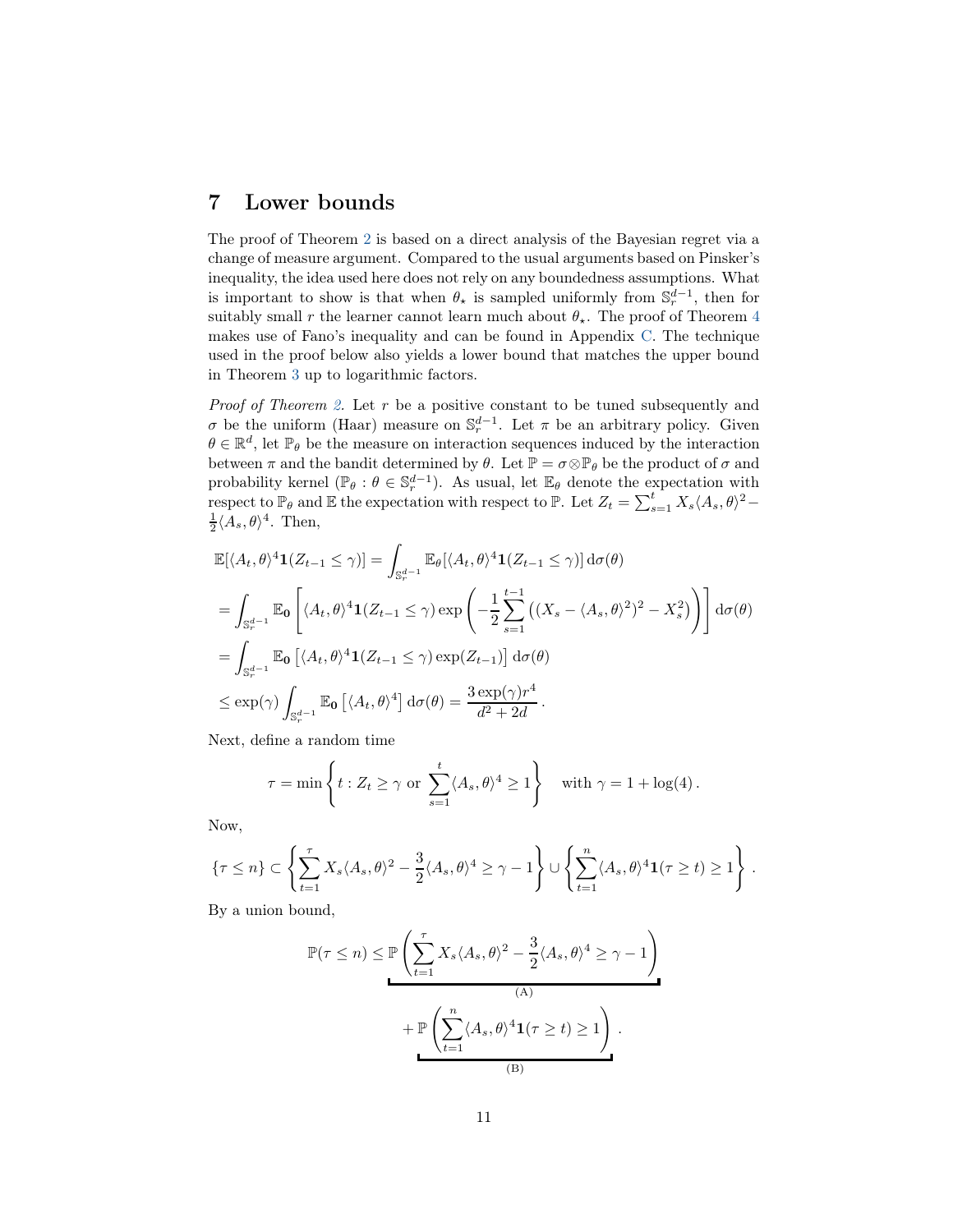By the definition of  $X_s$ , Markov's inequality and the moment generating function of a Gaussian,

$$
(\mathbf{A}) \le \exp(1-\gamma)\mathbb{E}\left[\exp\left(\sum_{t=1}^{\tau} X_s \langle A_s, \theta \rangle^2 - \frac{3}{2} \langle A_s, \theta \rangle^4\right)\right] \le \exp(1-\gamma) = \frac{1}{4}.
$$

Meanwhile, by Markov's inequality,

$$
(B) \leq \mathbb{E}\left[\sum_{t=1}^n \langle A_t, \theta \rangle^4 \mathbf{1}(\tau \geq t) \right] \leq \frac{6 \exp(\gamma) nr^4}{d^2 + 2d} = \frac{24 \exp(1) nr^4}{d^2 + 2d} = \frac{1}{4},
$$

where the last equality follows by choosing  $r^2 = \sqrt{\frac{d^2 + 2d}{96 \exp(1/n)}}$ . Hence,  $\int_{\mathbb{S}_r^{d-1}} \mathbb{P}_{\theta}(\tau \leq n) d\sigma(\theta) = \mathbb{P}(\tau \leq n) \leq 1/2$  and so there exists a  $\theta \in \mathbb{S}_r^{d-1}$  such that

$$
\mathbb{P}_{\theta}\left(\sum_{t=1}^n \langle A_t, \theta \rangle^4 \le 1\right) \ge 1/2.
$$

Suppose that  $\sum_{t=1}^{n} \langle A_t, \theta \rangle^4 \leq 1$ , then by Cauchy-Schwarz,

$$
\sum_{t=1}^n \langle A_t, \theta \rangle^2 \le \sqrt{n \sum_{t=1}^n \langle A_t, \theta \rangle^4} \le \sqrt{n} \, .
$$

Therefore,  $\mathbb{P}_{\theta}(\sum_{t=1}^{n} \langle A_t, \theta \rangle^2 \leq \sqrt{n}) \geq 1/2$  and

$$
\mathfrak{R}_n(\pi,\theta) = \mathbb{E}_{\theta} \left[ \sum_{t=1}^n (r^2 - \langle A_t, \theta \rangle^2) \right]
$$
  
\n
$$
\geq \mathbb{P}_{\theta} \left( \sum_{t=1}^n \langle A_t, \theta \rangle^2 \leq \sqrt{n} \right) (nr^2 - \sqrt{n})
$$
  
\n
$$
\geq \frac{nr^2 - \sqrt{n}}{2}.
$$

<span id="page-11-0"></span>The result follows from choice of r.

 $\Box$ 

### 8 Discussion

**Unknown radius** The assumption that  $r = \|\theta_\star\|$  is known to the learner is easily relaxed by estimating  $\|\theta_\star\|$ . Note first that all our analysis holds with only trivial modifications if  $r \in [\frac{1}{2} ||\theta_\star||, ||\theta_\star||]$ . Next, if A is sampled uniformly from  $\mathbb{S}_1^{d-1}$  and  $X = \langle A, \theta_\star \rangle^2 + \eta$  and  $\eta$  is a standard Gaussian, then  $\mathbb{E}[X] = \frac{1}{d} ||\theta_\star||^2$ and  $\mathbb{V}[X] = 1 + 2(d-1)/(d^3 + 2d^2) = \Theta(1)$ . Therefore  $\|\theta_\star\|$  can be estimated to within an arbitrary multiplicative factor and at confidence level  $1 - 1/n$  using const  $d^2/\|\theta_{\star}\|^4 \log(n)$  interactions with the bandit.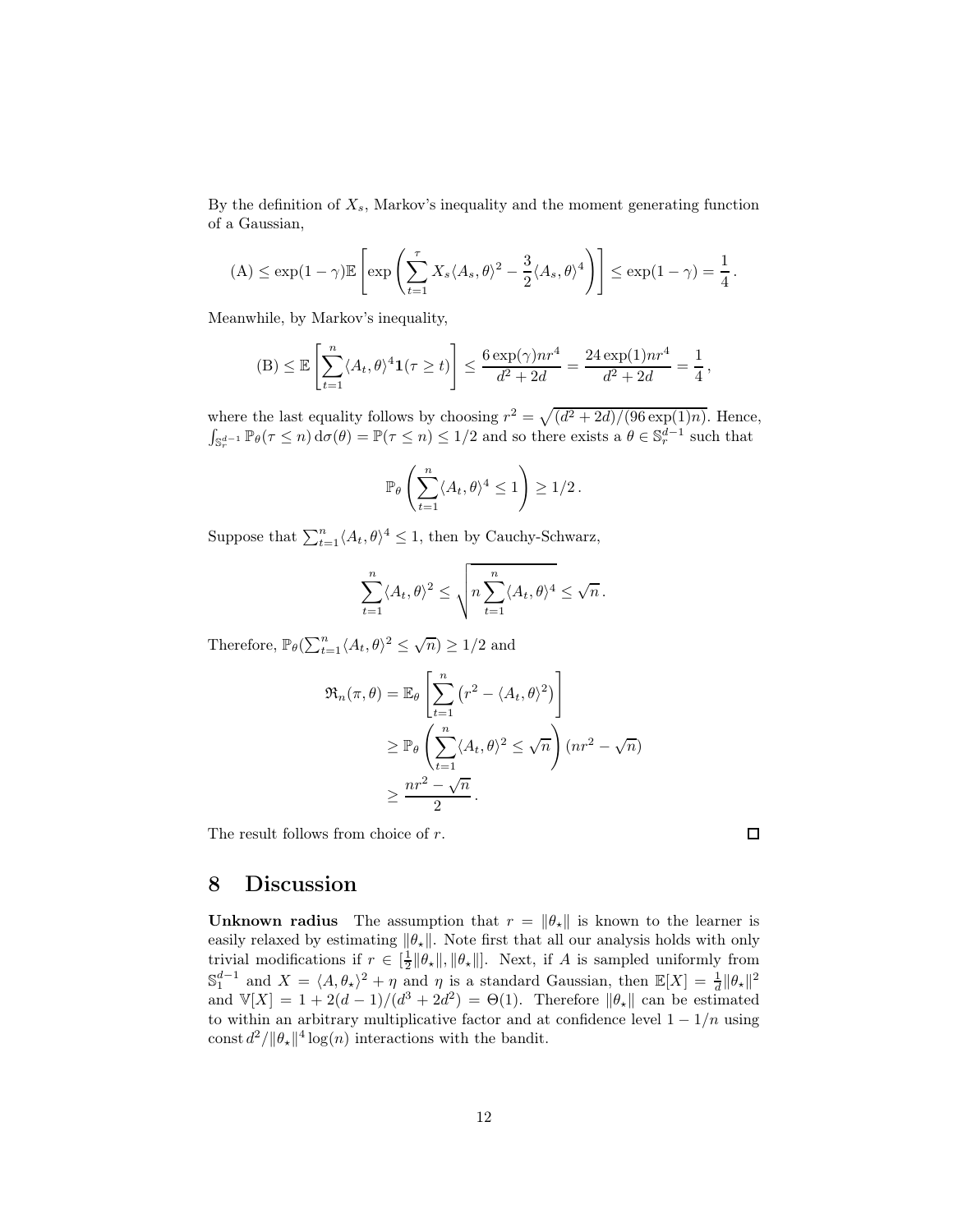Computation complexity The only computational challenge is finding the least squares estimates, which is a non-convex optimisation problem. [Candès et al.](#page-12-0) [\[2015b](#page-12-0)] proposed a Wirtinger flow algorithm that starts with a spectral initialization, and then refines this initial estimate using a local update like gradient descent. The computational complexity of the Wirtinger flow algorithm with  $\varepsilon$ -accuracy is  $O(nd^2 \log(1/\varepsilon))$  where *n* is the number of samples.

Adversarial setting [Kotłowski and Neu](#page-13-1) [\[2019\]](#page-13-1) study the adversarial version of this problem, where the learner observes  $\langle A_t, \theta_t \rangle^2$  and  $(\theta_t)_{t=1}^n$  is an adversarially sequence with  $\theta_t \in \mathbb{B}_1^d$  for all t. They prove an upper bound of  $\mathfrak{R}_n = O(d\sqrt{n \log(n)})$ and a lower bound of  $\Omega(\sqrt{dn})$ . Natural attempts at improving the lower bound all fail. We believe that the upper bound is loose, but proving this remains delicate. No warm starting procedure will work anymore because the information gained may be useless in the presence of a change point. New ideas are needed.

Rank-p Perhaps the most natural open question is whether or not our analysis can be extended to the low rank bandit problem without our particular assumptions on the action set and environments matrices.

Principled algorithms Can optimism or information-directed sampling be made to work? The main challenge is to understand the sample paths of these algoritms before learning takes place.

### References

- <span id="page-12-4"></span>Y. Abbasi-Yadkori, D. Pál, and Cs. Szepesvári. Improved algorithms for linear stochastic bandits. In Advances in Neural Information Processing Systems, pages 2312–2320, 2011.
- <span id="page-12-3"></span>P. Auer. Using confidence bounds for exploitation-exploration trade-offs. Journal of Machine Learning Research, 3(Nov):397–422, 2002.
- <span id="page-12-5"></span>S. Boucheron, G. Lugosi, and P. Massart. Concentration inequalities: A nonasymptotic theory of independence. OUP Oxford, 2013.
- <span id="page-12-2"></span>T. Cai, X. Li, and Z. Ma. Optimal rates of convergence for noisy sparse phase retrieval via thresholded wirtinger flow. The Annals of Statistics, 44(5):2221– 2251, 2016.
- <span id="page-12-1"></span>E. J. Candès, Y. C. Eldar, T. Strohmer, and V. Voroninski. Phase retrieval via matrix completion. SIAM review, 57(2):225–251, 2015a.
- <span id="page-12-0"></span>E. J. Candès, X. Li, and M. Soltanolkotabi. Phase retrieval via Wirtinger flow: Theory and algorithms. IEEE Transactions on Information Theory, 61(4):1985– 2007, 2015b.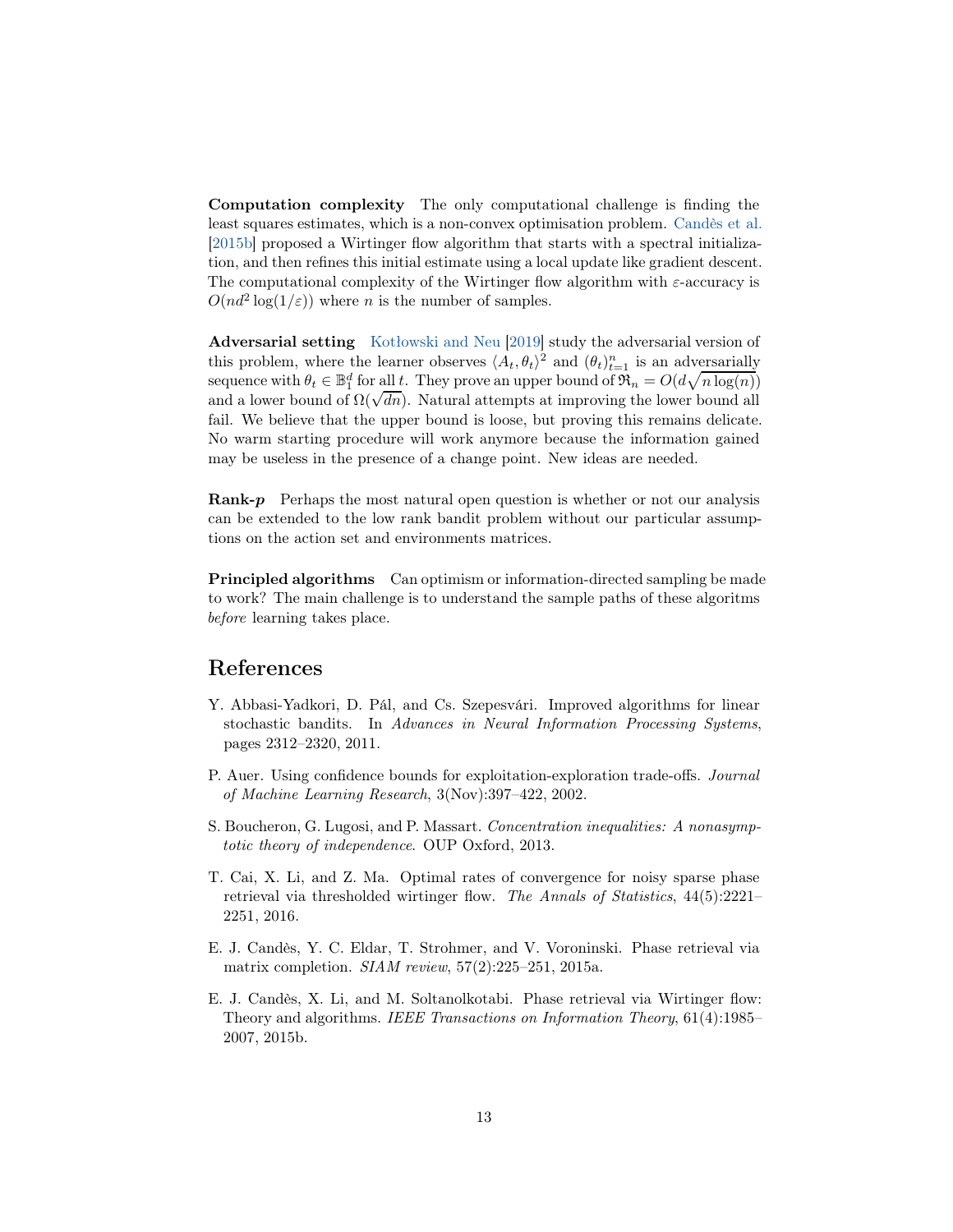- <span id="page-13-2"></span>Y. Chen and E. J. Candès. Solving random quadratic systems of equations is nearly as easy as solving linear systems. Communications on pure and applied mathematics, 70(5):822–883, 2017.
- <span id="page-13-3"></span>Y. Chen, Y. Chi, J. Fan, and C. Ma. Gradient descent with random initialization: Fast global convergence for nonconvex phase retrieval. Mathematical Program $minq, 176(1):5-37, 2019.$
- <span id="page-13-5"></span>W. Chu, L. Li, L. Reyzin, and R. Schapire. Contextual bandits with linear payoff functions. In Proceedings of the Fourteenth International Conference on Artificial Intelligence and Statistics, pages 208–214, 2011.
- <span id="page-13-4"></span>V. Dani, T. Hayes, and S. Kakade. Stochastic linear optimization under bandit feedback. 2008.
- <span id="page-13-13"></span>S. Dasgupta and A. Gupta. An elementary proof of a theorem of johnson and lindenstrauss. Random Structures & Algorithms, 22(1):60–65, 2003.
- <span id="page-13-8"></span>A. M. Devraj, B. Van Roy, and K. Xu. A bit better? quantifying information for bandit learning. arXiv preprint arXiv:2102.09488, 2021.
- <span id="page-13-12"></span>S. Gerchinovitz, P. Ménard, and G. Stoltz. Fano's inequality for random variables. Statistical Science, 35(2):178–201, 2020.
- <span id="page-13-9"></span>R. Huang, T. Lattimore, A. György, and Cs. Szepesvári. Following the leader and fast rates in online linear prediction: Curved constraint sets and other regularities. Journal of Machine Learning Research, 18:1–31, 2017.
- <span id="page-13-0"></span>K-S Jun, R. Willett, S. Wright, and R. Nowak. Bilinear bandits with low-rank structure. In International Conference on Machine Learning, pages 3163–3172. PMLR, 2019.
- <span id="page-13-7"></span>S. Katariya, B. Kveton, Cs. Szepesvári, C. Vernade, and Z. Wen. Bernoulli rank-1 bandits for click feedback. In Proceedings of the 26th International Joint Conference on Artificial Intelligence, pages 2001–2007, 2017a.
- <span id="page-13-6"></span>S. Katariya, B. Kveton, Cs. Szepesvári, C. Vernade, and Z. Wen. Stochastic rank-1 bandits. In Artificial Intelligence and Statistics, pages 392–401. PMLR, 2017b.
- <span id="page-13-10"></span>J. Kirschner, T. Lattimore, and A. Krause. Information directed sampling for linear partial monitoring. In Jacob Abernethy and Shivani Agarwal, editors, Proceedings of Thirty Third Conference on Learning Theory, volume 125 of Proceedings of Machine Learning Research, pages 2328–2369. PMLR, 2020.
- <span id="page-13-1"></span>W. Kotłowski and G. Neu. Bandit principal component analysis. In Alina Beygelzimer and Daniel Hsu, editors, Proceedings of the Thirty-Second Conference on Learning Theory, volume 99 of Proceedings of Machine Learning Research, pages 1994–2024, Phoenix, USA, 25–28 Jun 2019. PMLR.
- <span id="page-13-11"></span>T. Lattimore and Cs. Szepesvári. Bandit algorithms. Cambridge University Press, 2020.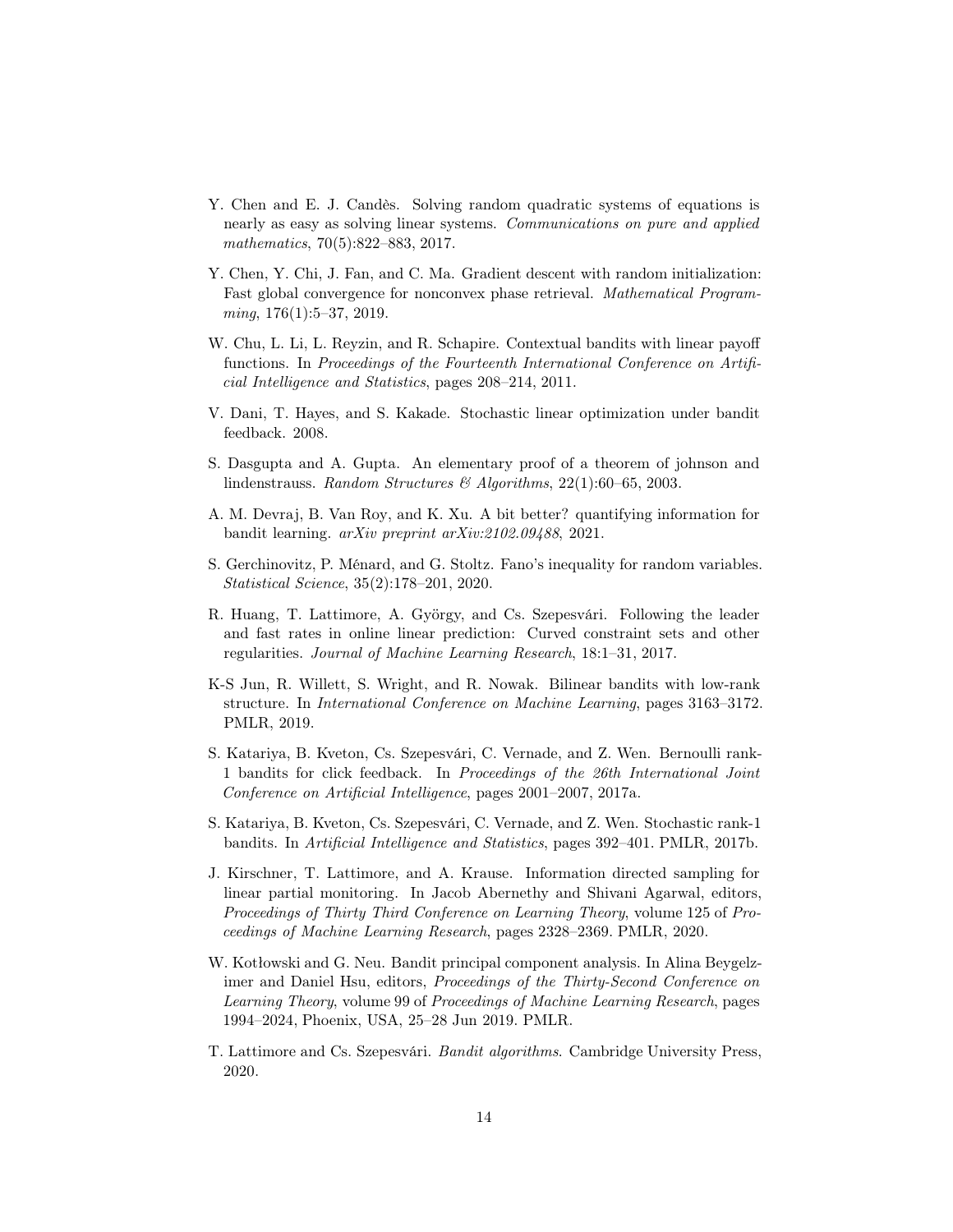- <span id="page-14-8"></span>B. Laurent and P. Massart. Adaptive estimation of a quadratic functional by model selection. Annals of Statistics, pages 1302–1338, 2000.
- <span id="page-14-1"></span>Y. Lu, A. Meisami, and A. Tewari. Low-rank generalized linear bandit problems. In International Conference on Artificial Intelligence and Statistics, pages 460– 468. PMLR, 2021.
- <span id="page-14-3"></span>P. Rusmevichientong and J. N. Tsitsiklis. Linearly parameterized bandits. Mathematics of Operations Research, 35(2):395–411, 2010.
- D. Russo and B. Van Roy. Learning to optimize via information-directed sampling. Operations Research, 66(1):230–252, 2018.
- <span id="page-14-0"></span>D. Russo and B. Van Roy. Learning to optimize via information-directed sampling. In Advances in Neural Information Processing Systems, pages 1583–1591. Curran Associates, Inc., 2014.
- <span id="page-14-2"></span>Ju Sun, Qing Qu, and John Wright. A geometric analysis of phase retrieval. Foundations of Computational Mathematics, 18(5):1131–1198, 2018.
- <span id="page-14-4"></span>C. Trinh, E. Kaufmann, C. Vernade, and R. Combes. Solving bernoulli rank-one bandits with unimodal thompson sampling. 31st International Conference on Algorithmic Learning Theory, pages 1–28, 2020.

### A Technical lemma

<span id="page-14-5"></span>**Lemma 7** [\(Kirschner et al. 2020\)](#page-13-10).  $\left\langle \frac{\theta}{\|\theta\|} - \frac{\varphi}{\|\varphi\|}, \theta \right\rangle \leq \frac{2}{\|\theta\|} \|\theta - \varphi\|^2$ .

<span id="page-14-6"></span>**Lemma 8** [\(Boucheron et al. 2013\)](#page-12-5). Let  $(X_t)_{t=1}^n$  be independent standard Gaussian random variables and  $(a_t)_{t=1}^n$  be constants. Then,

$$
\mathbb{P}\left(\left|\frac{1}{n}\sum_{t=1}^n a_t X_t\right| \ge \sqrt{\frac{2\sum_{t=1}^n a_t^2 \log(2/\delta)}{n}}\right) \le \delta.
$$

<span id="page-14-7"></span>**Lemma 9.** Let  $V \subset \mathbb{R}^d$  be a m-dimensional subspace and let X be sampled uniformly from  $\mathbb{S}_1^{d-1} \cap V$ . Then for all  $\varphi \in V$ ,

$$
\mathbb{P}\left(\langle X,\varphi\rangle^2\geq \frac{\|\varphi\|^2}{m}\right)\geq \mathrm{const}>0\,.
$$

*Proof.* Use the fact that if  $Z \in \mathbb{R}^m$  is a standard Gaussian, then

$$
\langle X, \varphi \rangle^2 \stackrel{d}{=} \frac{Z_1 \|\varphi\|^2}{\|Z\|}.
$$

Then use standard concentration for the Gaussian and χ-squared distributions and naive union bounding [\[Laurent and Massart](#page-14-8), [2000\]](#page-14-8). Alternatively, use the explicit form for the distribution of  $X$  in combination with elementary bounds on the regularised incomplete beta function. □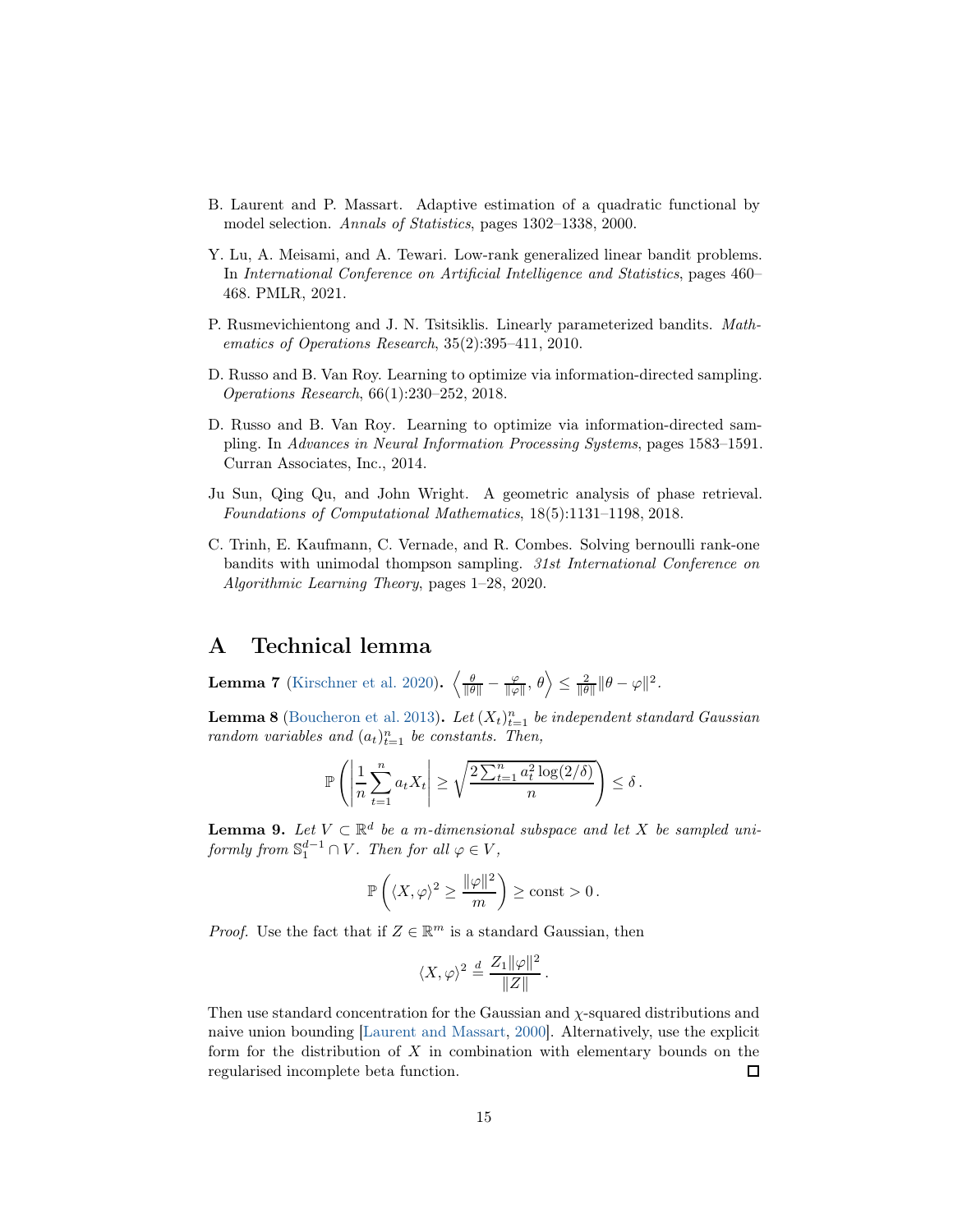### B Ordinary least squares

Here we provide some routine results for least-squares estimation of  $\theta_{\star}$ . Suppose that  $(A_t)_{t=1}^n$  are fixed and  $(\eta_t)_{t=1}^n$  are independent 1-subgaussian random variables and  $X_t = \langle A_t, \theta_\star \rangle^2 + \eta_t$ . The least-squares estimator of  $\theta_\star$  constrained to  $\Theta \subset \mathbb{B}^d_1$ is

$$
\hat{\theta} = \underset{\theta \in \mathbb{B}^d}{\arg \max} \mathcal{L}(\theta) \quad \text{with} \quad \mathcal{L}(\theta) = \underset{\theta \in \Theta}{\arg \max} \frac{1}{2} \sum_{t=1}^n (X_t - \langle A_t, \theta \rangle^2)^2.
$$

The symmetry of the problem means that  $\mathcal{L}(\theta) = \mathcal{L}(-\theta)$  for all  $\theta \in \mathbb{R}^d$ , which means there is no hope that  $\hat{\theta}$  might be close to  $\theta_{\star}$ . What is true is that for suitably exploratory  $(A_t)$ ,  $\hat{\theta}$  is close to either  $\theta_{\star}$  or  $-\theta_{\star}$ .

<span id="page-15-0"></span>**Theorem 10.** Suppose that  $\theta_{\star} \in \mathbb{B}^d$  and  $\hat{\theta} = \arg \min_{\theta \in \Theta} \mathcal{L}(\theta)$ . Then, for any  $\delta \in (0, 1)$ , with probability at least  $1 - \delta$ ,

$$
\mathbb{P}\left(\sum_{t=1}^n\langle\hat{\theta}-\theta_\star,A_t\rangle^2\langle\hat{\theta}+\theta_\star,A_t\rangle^2\geq 9\log\left(\frac{N_{1/(32n)}(\Theta)}{\delta}\right)\right)\leq \delta\,,
$$

where  $N_{\epsilon}(\Theta) = \min\{|\mathcal{C}| : \mathcal{C} \subset \mathbb{R}^d, \forall x \in \Theta, \min_{y \in \mathcal{C}} ||x - y|| \leq \epsilon\}.$ 

*Proof.* Since  $\theta_{\star} \in \mathbb{B}^d$  by assumption, it follows that

$$
0 \leq \mathcal{L}(\theta_\star) - \mathcal{L}(\hat{\theta})
$$
  
=  $-\frac{1}{2} \sum_{t=1}^n \langle A_t, \hat{\theta} - \theta_\star \rangle^2 \langle A_t, \hat{\theta} + \theta_\star \rangle^2 + \sum_{t=1}^n \eta_t \langle A_t, \hat{\theta} - \theta_\star \rangle \langle A_t, \hat{\theta} + \theta_\star \rangle.$ 

Let  $\epsilon = 1/(32n)$  and  $\mathcal{C} \subset \mathbb{R}^d$  be such that for all  $x \in \Theta$  there exists a  $y \in \mathcal{C}$  such that  $||x - y|| \leq \epsilon$  and  $|\mathcal{C}| = N_{\epsilon}(\Theta)$ . Since  $A_t$  are fixed, by a union bound and standard Gaussian tail bounds, with probability at least  $1 - |\mathcal{C}|\delta$ ,

$$
\left|\sum_{t=1}^n \eta_t \langle A_t, \alpha - \theta_\star \rangle \langle A_t, \alpha + \theta_\star \rangle \right| \leq \sqrt{2 \sum_{t=1}^n \langle A_t, \alpha - \theta_\star \rangle^2 \langle A_t, \alpha + \theta_\star \rangle^2 \log \left(\frac{1}{\delta}\right)}.
$$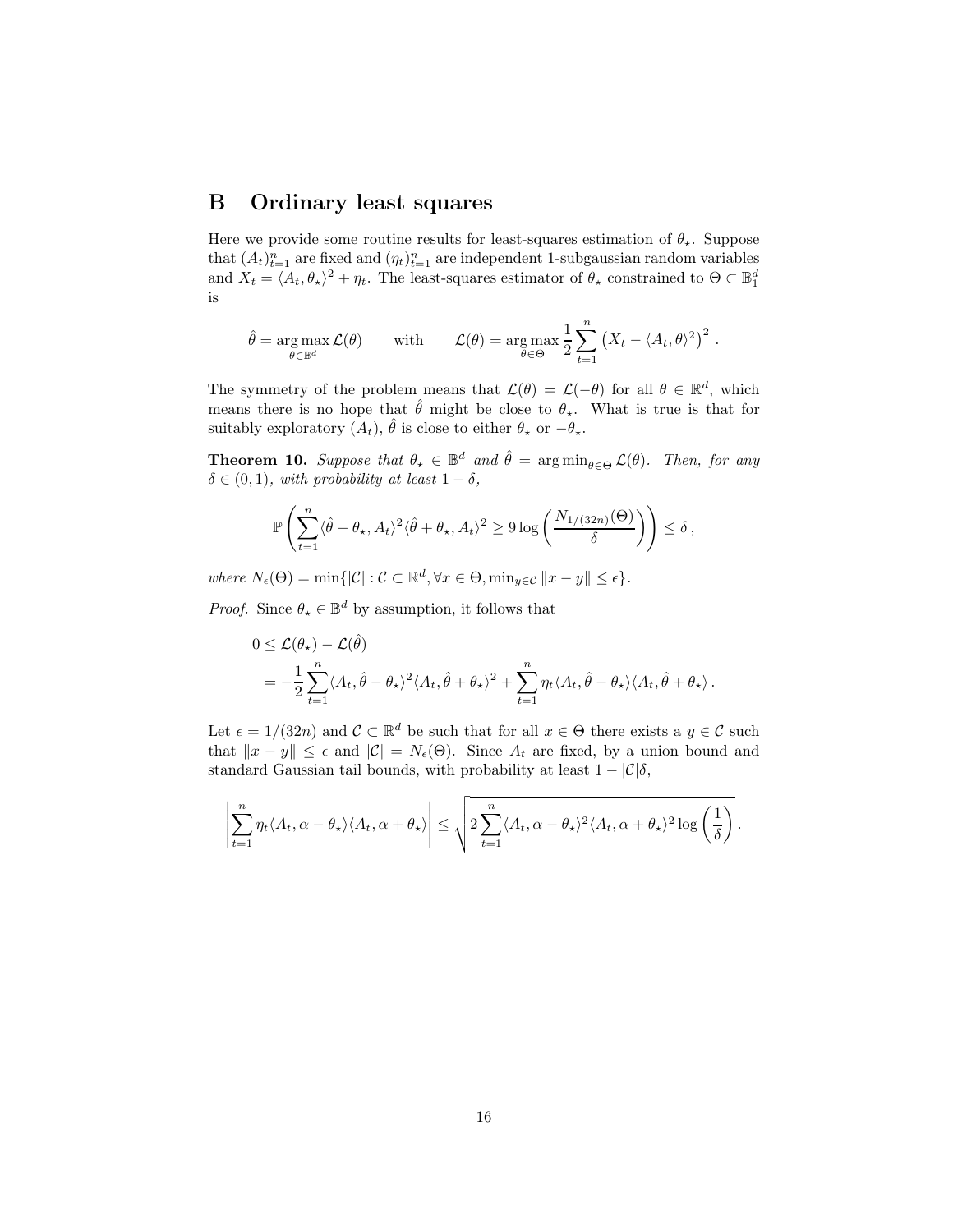On this event and letting  $\alpha \in \mathcal{C}$  be such that  $\|\alpha - \hat{\theta}\| \leq \epsilon$ . Then, with  $\Delta = \alpha - \hat{\theta}$ ,

$$
\sum_{t=1}^{n} \langle A_t, \hat{\theta} - \theta_{\star} \rangle^2 \langle A_t, \hat{\theta} + \theta_{\star} \rangle^2 \le \sqrt{8 \sum_{t=1}^{n} \langle A_t, \alpha - \theta_{\star} \rangle^2 \langle A_t, \alpha + \theta_{\star} \rangle^2 \log\left(\frac{1}{\delta}\right)}
$$
  
\n
$$
= \sqrt{8 \sum_{t=1}^{n} \langle A_t, \Delta + \hat{\theta} - \theta_{\star} \rangle^2 \langle A_t, \Delta + \hat{\theta} + \theta_{\star} \rangle^2 \log\left(\frac{1}{\delta}\right)}
$$
  
\n
$$
\le \sqrt{8 \sum_{t=1}^{n} \left( \langle A_t, \hat{\theta} - \theta_{\star} \rangle^2 + 2\epsilon + \epsilon^2 \right) \left( \langle A_t, \hat{\theta} + \theta_{\star} \rangle^2 + 4\epsilon + \epsilon^2 \right) \log\left(\frac{1}{\delta}\right)}
$$
  
\n
$$
\le \sqrt{8 \sum_{t=1}^{n} \left( \langle A_t, \hat{\theta} - \theta_{\star} \rangle^2 \langle A_t, \hat{\theta} + \theta_{\star} \rangle^2 + 12\epsilon + 13\epsilon^2 + 6\epsilon^3 + \epsilon^4 \right) \log\left(\frac{1}{\delta}\right)}
$$
  
\n
$$
\le \sqrt{8 \sum_{t=1}^{n} \left( \langle A_t, \hat{\theta} - \theta_{\star} \rangle^2 \langle A_t, \hat{\theta} + \theta_{\star} \rangle^2 + 32\epsilon \right) \log\left(\frac{1}{\delta}\right)}
$$
  
\n
$$
\le \sqrt{\left(1 + 8 \sum_{t=1}^{n} \langle A_t, \hat{\theta} - \theta_{\star} \rangle^2 \langle A_t, \hat{\theta} + \theta_{\star} \rangle^2\right) \log\left(\frac{1}{\delta}\right)},
$$

where in the final inequality we chose  $\epsilon = 1/(32n)$ . Solving for the left-hand side and naive simplification shows that

$$
\sum_{t=1}^n \langle A_t, \hat{\theta} - \theta_\star \rangle^2 \leq 9 \log \left( \frac{1}{\delta} \right) .
$$

To summarise we have shown that with probability at least  $1 - \delta$ ,

$$
\sum_{t=1}^{n} \langle A_t, \hat{\theta} - \theta_{\star} \rangle^2 \langle A_t, \hat{\theta} + \theta_{\star} \rangle^2 \le 9 \log \left( \frac{|\mathcal{C}|}{\delta} \right) = 9 \log \left( \frac{N_{\epsilon}(\Theta)}{\delta} \right) . \qquad \Box
$$

<span id="page-16-0"></span>Standard results show that when  $\Theta \subset \mathbb{B}_1^d$  has dimension k, then  $\log N_{\epsilon}(\Theta) \le$  $m \log(3/\epsilon)$ . From this one obtains the following corollary:

**Corollary 11.** Under the same conditions as Theorem [10](#page-15-0) and when  $\Theta \subset \mathbb{B}_1^d$  and  $dim(\text{span}(A_1,\ldots,A_n))=k$ :

(a) 
$$
\mathbb{P}\left(\sum_{t=1}^{n} \langle A_t, \hat{\theta} - \theta_{\star} \rangle^2 \langle A_t, \hat{\theta} + \theta_{\star} \rangle^2\right) \ge 9 (\log(1/\delta) + k \log(98n)) \le \delta.
$$
  
(b)  $\mathbb{E}\left[\sum_{t=1}^{n} \langle A_t, \hat{\theta} - \theta_{\star} \rangle^2 \langle A_t, \hat{\theta} + \theta_{\star} \rangle^2\right] \le 9 (1 + k \log(98n)).$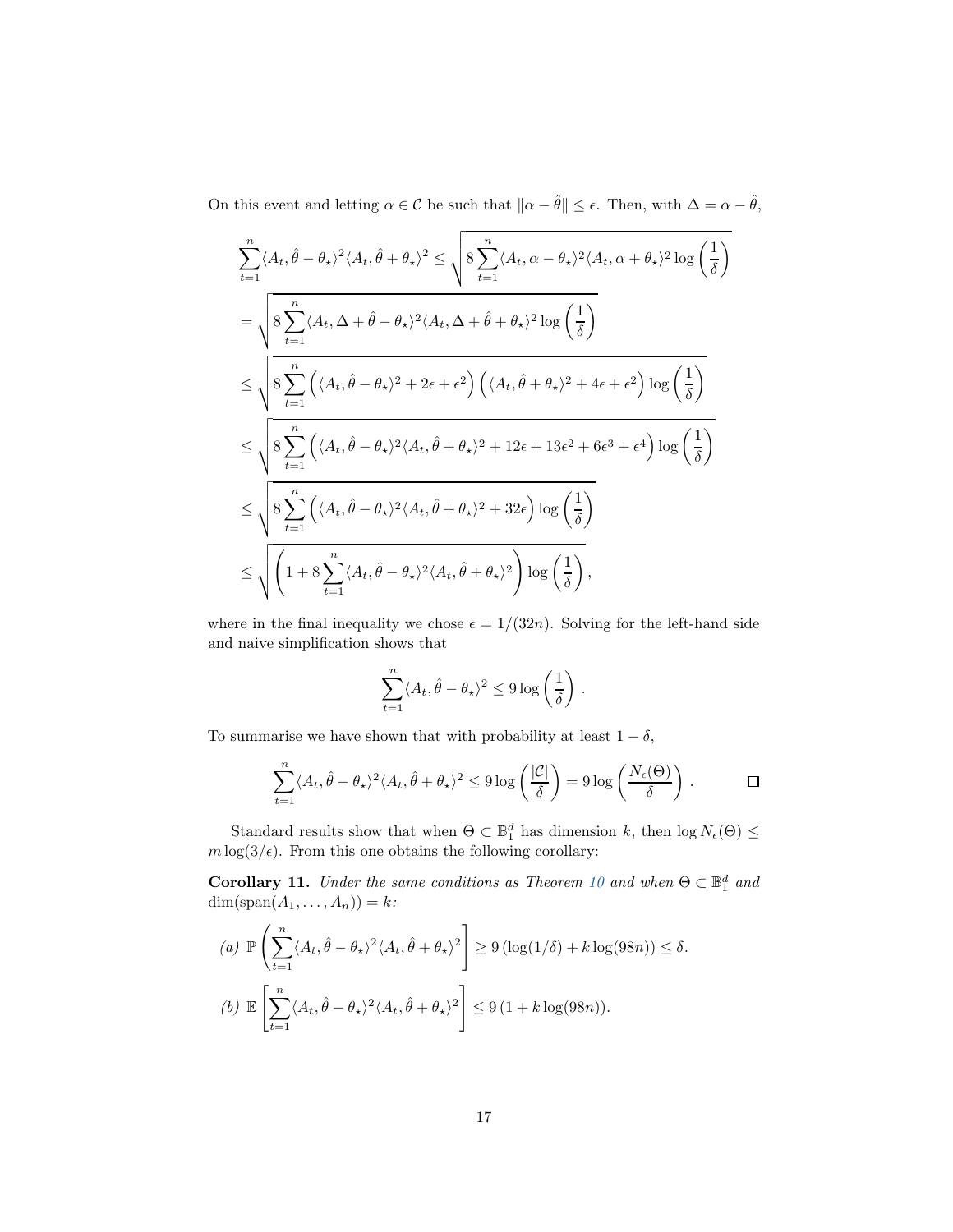### <span id="page-17-0"></span>C Proof of Theorem [4](#page-1-3)

Let  $\pi$  be a fixed policy and for  $\theta \in \mathbb{R}^d$  let  $\mathbb{P}_{\theta}$  be the measure on the sequence of outcomes  $H_n = (A_1, X_1, \ldots, A_n, X_n)$  induced by the interaction between  $\pi$  and the phase retrieval model determined by  $\theta$ . Let  $\mathbb{E}_{\theta}$  denote the expectation with respect to  $\mathbb{P}_{\theta}$ . Let r be a positive constant to be tuned subsequently and  $\sigma$  be the uniform (Haar) measure on  $\mathbb{S}_r^{d-1}$ . Let  $\mathbb{Q} = \int \mathbb{P}_{\theta} d\sigma(\theta)$  be the Bayesian mixture measure. For  $\theta \in \mathbb{R}^d$ , let  $\mathcal{E}_{\theta}$  be the event given by

<span id="page-17-1"></span>
$$
\mathcal{E}_{\theta} = \left\{ \langle \widehat{A}_{\star}, \theta \rangle^2 \geq \frac{3}{4} r^2 \right\} .
$$

By Fano's inequality [\[Gerchinovitz et al.](#page-13-12), [2020](#page-13-12), Lemma 5],

$$
\int_{\mathbb{S}_r^{d-1}} \mathbb{P}_{\theta}(\mathcal{E}_{\theta}) d\sigma(\theta) \le \frac{\log 2 + \int_{\mathbb{S}_r^{d-1}} \mathrm{KL}(\mathbb{P}_{\theta}, \mathbb{Q}) d\sigma(\theta)}{-\log \left(\int_{\mathbb{S}_r^{d-1}} \mathbb{Q}(\mathcal{E}_{\theta}) d\sigma(\theta)\right)}.
$$
\n(9)

We now bound the numerator and denominator in Eq. [\(9\)](#page-17-1) to show that the righthand side is at most  $1/2$  and then complete the proof using the definition of the regret and  $\mathcal{E}_{\theta}$ .

Step 1: Bounding the denominator in Eq.  $(9)$  By exchanging the order of integrals in the denominator of Eq. [\(9\)](#page-17-1), it follows that

$$
-\log\left(\int_{\mathbb{S}_r^{d-1}} \mathbb{Q}(\mathcal{E}_{\theta}) d\sigma(\theta)\right) = -\log\left(\int \int_{\mathbb{S}_r^{d-1}} \mathbf{1}_{\mathcal{E}_{\theta}} d\sigma(\theta) d\mathbb{Q}\right).
$$
 (10)

If U is sampled uniformly from  $\mathbb{S}_1^{d-1}$ , then by a concentration bound for spherical measures [\[Dasgupta and Gupta](#page-13-13), [2003](#page-13-13), Lemma 2.2],

<span id="page-17-2"></span> $\mathbb{P}\left( U_1^2 \ge \delta/d \right) \le \exp(-\delta/4)$  for all  $\delta > 6$ .

By scaling and rotating and choosing  $\delta = \frac{3}{4}d$ , it follows that for any  $\widehat{A}_\star \in \mathbb{B}_1^d$ ,

$$
\int_{\mathbb{S}_r^{d-1}} \mathbf{1}\left(\langle \widehat{A}_\star, \theta \rangle^2 \ge \frac{3r^2}{4}\right) d\sigma(\theta) \le \exp\left(-3d/16\right).
$$

Therefore, by Eq. [\(10\)](#page-17-2),

$$
-\log\left(\int_{\mathbb{S}_r^{d-1}} \mathbb{Q}(\mathcal{E}_{\theta}) d\sigma(\theta)\right) \geq \frac{3d}{16}.
$$

Step 2: Bounding the numerator in Eq. [\(9\)](#page-17-1) By the convexity of KLdivergence,

$$
\int_{\mathbb{S}_{r}^{d-1}} \mathrm{KL}(\mathbb{P}_{\theta}, \mathbb{Q}) \, d\sigma(\theta) = \int_{\mathbb{S}_{r}^{d-1}} \mathrm{KL}\left(\mathbb{P}_{\theta}, \int_{\mathbb{S}_{r}^{d-1}} \mathbb{P}_{\alpha} \, d\sigma(\alpha)\right) d\sigma(\theta) \leq \int_{\mathbb{S}_{r}^{d-1}} \int_{\mathbb{S}_{r}^{d-1}} \mathrm{KL}\left(\mathbb{P}_{\theta}, \mathbb{P}_{\alpha}\right) d\sigma(\alpha) d\sigma(\theta).
$$